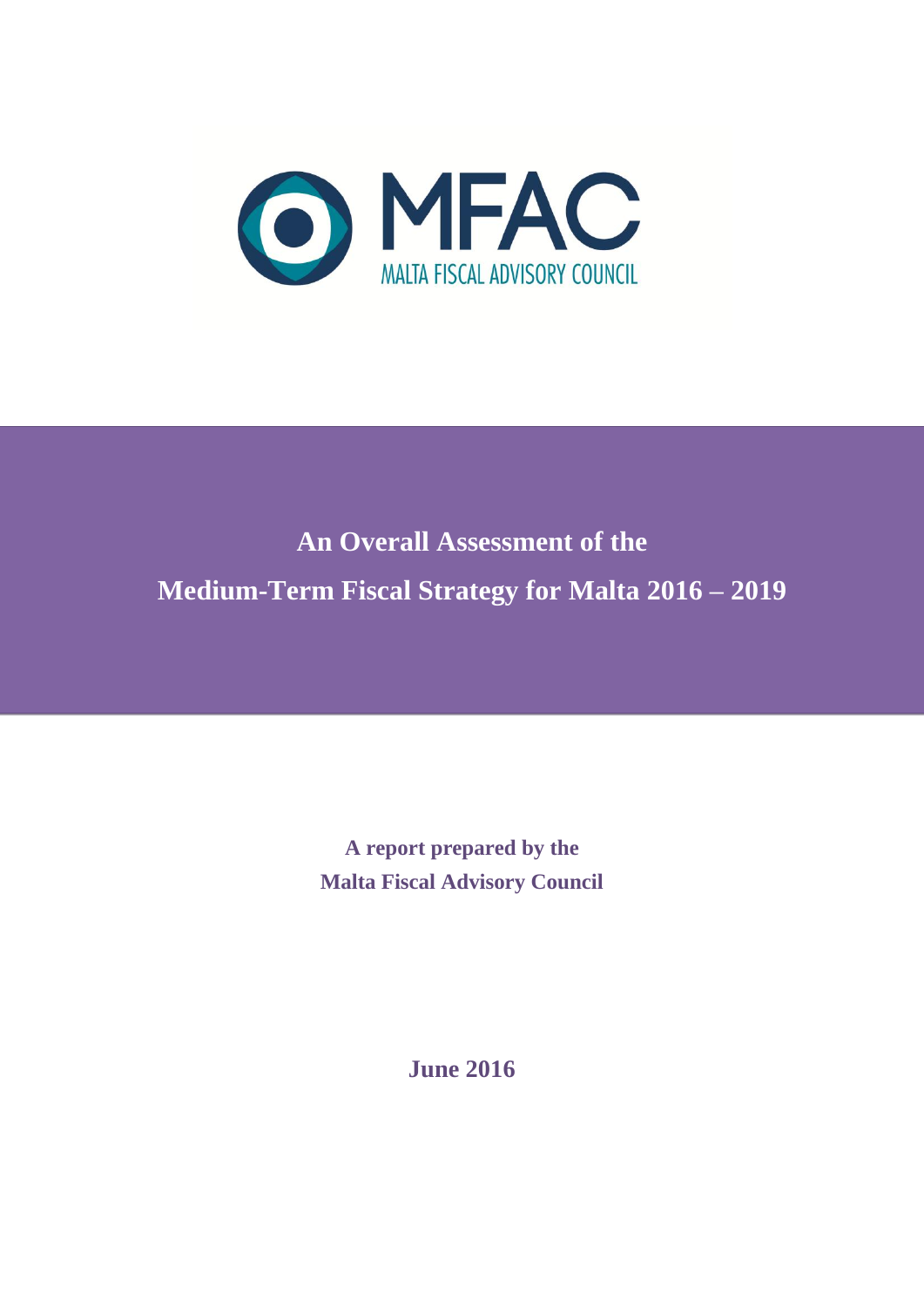

Pope Pius V Street Valletta VLT 1041, Malta  $T: +35622479200$ Fax: +356 2122 1620 info.mfac@gov.mt www.mfac.gov.mt

30 June 2016

The Hon Prof Edward Scicluna B.A. (Hons) Econ, M.A. (Toronto), Ph.D (Toronto), D.S.S (Oxon) MP Minister for Finance Maison Demandols South Street Valletta VLT 2000

Dear Minister

#### **LETTER OF TRANSMITTAL**

In terms of Article 13 of the Fiscal Responsibility Act, 2014 (Cap 534), I have the honour to transmit a report by the Malta Fiscal Advisory Council (MFAC) assessing the planned conduct of fiscal policy as outlined in the Government's Medium Term Fiscal Strategy for the period 2016 to 2019. This report also contains the Council's assessment on the extent to which the numerical fiscal rules prescribed in the Stability and Growth Pact, and referred to in the Fiscal Responsibility Act, are being complied with.

The Council welcomes that by 2019 a budget surplus of 0.1% of GDP is being targeted, which is more ambitious than the objective of achieving a balance of  $-0.5\%$  of GDP indicated in the Fiscal Responsibility Act. The Council positively notes that there is a commitment for the general government balance to continue to improve in each of the forecast years, both in absolute terms and when expressed as percentage of GDP. It further notes that the Government's reliance on one-off measures is limited throughout the Programme's horizon, which is desirable from a prudential perspective.

The planned yearly improvement in the underlying fiscal balance is driven by policy measures affecting both the revenue and expenditure sides of the budget. On the revenue side, the main contributors to the additional budget revenues should remain taxes on production and imports as well as current taxes on income and wealth. In structural terms, the increase in revenues is expected to be generated mainly through structural improvements in the economy and their effects on revenue, the Individual Investor Programme as well as through new indirect tax measures in place as from 2016.

On the expenditure side, it is noted that consolidation will be driven primarily through the planned restraint embedded in a number of expenditure components, particularly compensation of employees, intermediate consumption and social payments. While welcoming the drive towards greater expenditure restraint underpinning the Government's fiscal strategy, the Council considers that this may be increasingly harder to maintain over the medium term, unless supported by permanent structural changes. The Council therefore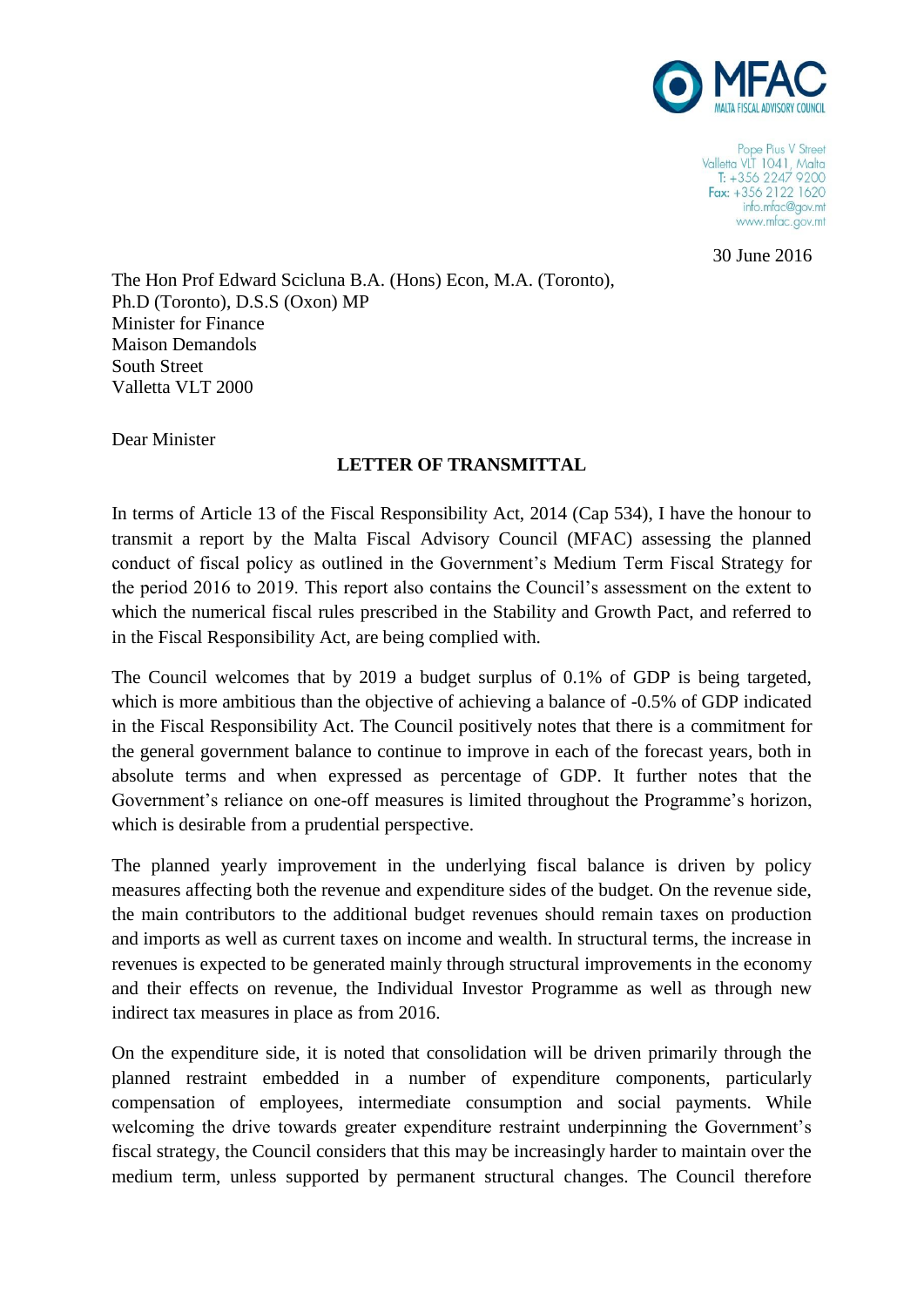

considers important that expenditure savings of a permanent nature are sought and crystallised. This may be possible through decisive improvements in the efficiency of the public services and the undertaking of further structural reforms, on the basis of the findings emerging from the various Comprehensive Spending Reviews which are being undertaken across the major expenditure categories within the Government's budget.

The Council positively notes that the 2015 targets for the general government fiscal balanceto-GDP ratio and the public debt-to-GDP ratio were met and indeed exceeded. However, the Council also notes that, when evaluated in terms of the numerical rules of the EU Fiscal Framework, the conduct of fiscal policy in 2015 prima facie did not fulfil two of the three criteria that are normally taken into account to assess compliance with the requirements of the Stability and Growth Pact. In this respect, the Council acknowledges that the European Commission's overall assessment concluded that "there appears to have been some but close to a significant deviation from the adjustment path towards the Medium Term Objective in 2015". Moreover, the Council welcomes the increased effort on the side of Government to ensure closer compliance in the years 2016 and 2017.

The debt criterion was met in 2015, aided by the strong nominal GDP growth which was recorded in that year. The Council expects this rule to continue being met throughout the forecast horizon, and indeed to register a positive margin of over four percentage points in relation to the debt benchmark calculated according to the rules of the Stability and Growth Pact.

On the other hand, in 2015 the actual improvement in the structural budget balance fell short of the required 0.6 percentage points. To some extent this was due to factors beyond the direct control of the Government. However, while acknowledging that the evaluation of structural conditions could be rather challenging in view of ongoing revisions in the output gap estimates, the MFAC encourages the Ministry for Finance to give increased attention, to the extent possible, to the structural balance in its regular monitoring of public finance, as ultimately the European Commission evaluates progress towards the Medium Term Objective on the basis of developments in the structural balance rather than the general government balance. The Council also underscores the importance to stick to the planned fiscal effort for 2016 and 2017, also through the supplementary  $\epsilon$ 15 million expenditure restraint for 2016, which was announced in the Government's Medium Term Fiscal Strategy. This is necessary to ensure that over a two-year period the projected structural balance pillar would be met.

Moreover, the Council notes that in 2015, the expenditure benchmark was exceeded. The MFAC acknowledges that the estimated excess in government expenditure was influenced by the spike in capital expenditure and the interplay of one-off measures. However, going forward, it is important that efforts are stepped up to ensure full compliance with the expenditure rule, with expenditure growth contained to within the permissible limits, in line with what is indicated in the latest expenditure projections for the period 2016 to 2017. In this context, further rationalisation measures to maximise efficiency and concerted expenditure restraint will be essential to ensure that no significant deviation takes place with respect to the expenditure rule established in the Stability and Growth Pact.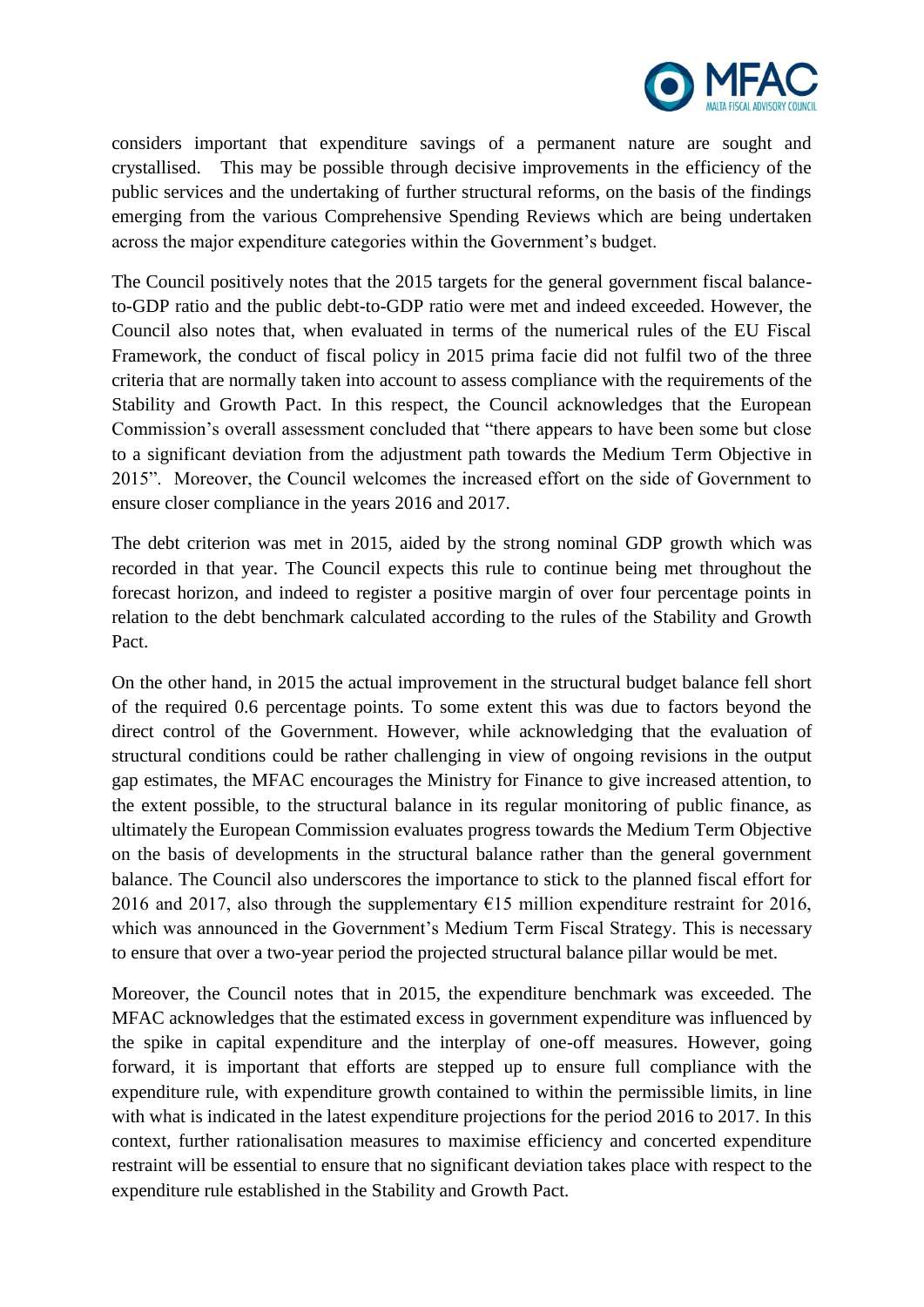

The Council views positively the publication by the Ministry for Finance of long term expenditure projections. This should help direct attention to issues beyond the electoral cycle.

While acknowledging the uncertainty which surrounds such long-term projections, the Council's view is that although in the short and medium term, risks to fiscal sustainability appear to be low, expenditure challenges seem to exist in the long term due to the projected impact of an ageing population on outlays related to pensions, healthcare and long term care. These challenges point to potential risks to fiscal sustainability in the long term, which warrant timely action. The Government is therefore invited to utilise the current benign macroeconomic conditions to continue to address these expenditure challenges through further strategic choices, aimed at safeguarding public finances from undue future pressures.

The MFAC notes positively that the Government's Medium Term Fiscal Strategy document has taken on board some of the recommendations made earlier by the Council, particularly in the area of fiscal transparency. At the same time, the Council would like to re-iterate its other recommendations, such as the importance of a gradual building of fiscal buffers, the need for the establishment of more clear criteria regarding resort to the Contingency Reserve, and the desirability of new legislation to govern the issuance of Government guarantees.

Overall, the Council considers that the Medium Term Fiscal Strategy broadly complies with the requirements of the Fiscal Responsibility Act. As required by Article 13 of the Fiscal Responsibility Act, the Council also confirms that in its opinion, there are no exceptional circumstances which would allow for a departure from the fiscal plans as announced in the latest Fiscal Strategy document.

Finally, the MFAC would like to express satisfaction at the constructive dialogue between the parties involved, auguring also that where possible the Government expresses publicly its views on the recommendations published by the Council.

Yours sincerely

Leur plike

Rene Saliba Chairman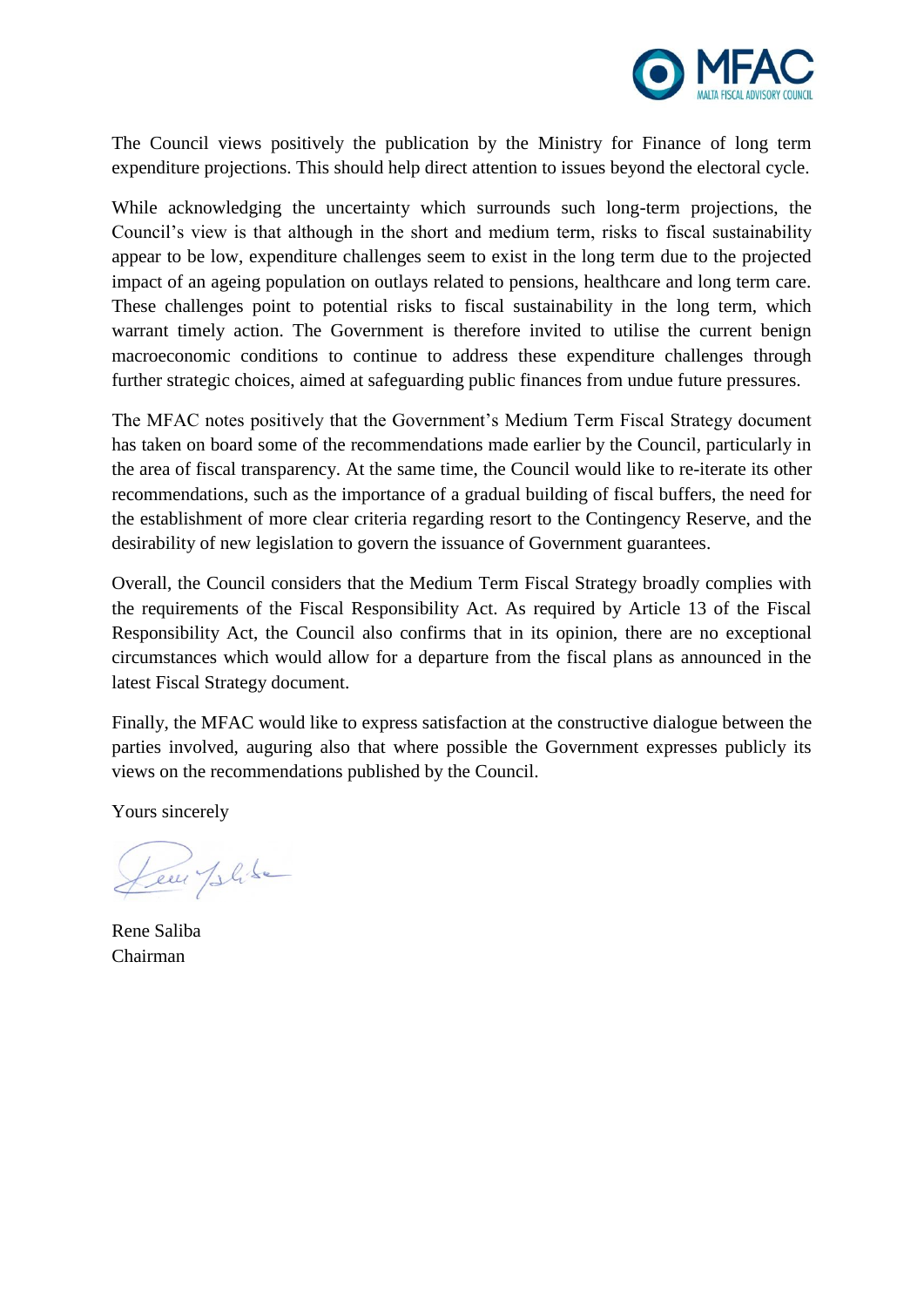## **Table of Contents**

|    | Executive summary                                                     | 3  |
|----|-----------------------------------------------------------------------|----|
|    | 1. Introduction                                                       | 6  |
| 2. | Macroeconomic and fiscal projections contained in the MTFS            | 7  |
| 3. | High-level assessment of the planned conduct of Malta's fiscal policy | 9  |
| 4. | Compliance with fiscal rules                                          | 15 |
|    | 4.1 Debt criterion                                                    | 16 |
|    | 4.2 Structural balance pillar                                         | 17 |
|    | 4.3 Expenditure benchmark pillar                                      | 20 |
| 5. | Sustainability of Malta's public finances                             | 21 |
|    | 6. Conclusion and final recommendations                               | 27 |
|    | <b>List of Boxes</b>                                                  |    |
|    | Box 1: Nominal government consumption growth                          | 11 |
|    | Box 2: The European Commission's fiscal sustainability analysis       | 21 |
|    | <b>List of Tables and Charts</b>                                      |    |
|    | Table 1: Key macroeconomic and fiscal developments                    | 8  |
|    | Table 2: Long-term macroeconomic projections                          | 25 |
|    | Table 3: Age-related public expenditures                              | 26 |
|    | Chart 1: Actual and planned fiscal balances                           | 10 |
|    | Chart 2: Structural balance                                           | 14 |
|    | Chart 3: Change in the structural balance and the output gap          | 15 |
|    | Chart 4: Developments in the debt ratio                               | 17 |
|    | Chart 5: Structural effort                                            | 18 |
|    | Chart 6: Expenditure growth                                           | 20 |
|    | Table A: Components of the S0 indicator                               | 22 |
|    | Table B: S1 and S2 sub-components                                     | 23 |
|    | Chart A: Contribution to growth in nominal government consumption     | 12 |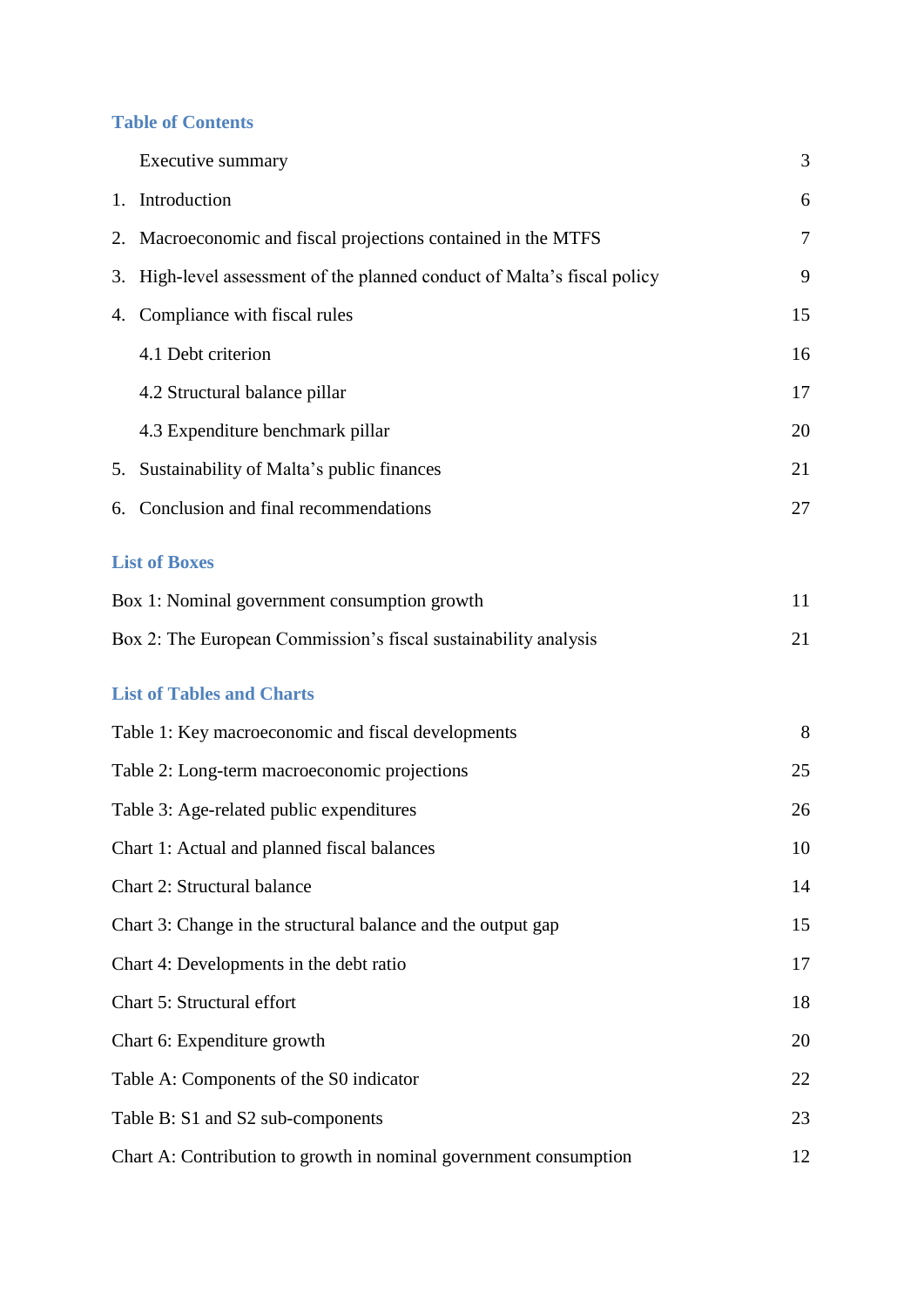# **Abbreviations**

| <b>AWG</b>   | Working Group on Ageing Populations and Sustainability |
|--------------|--------------------------------------------------------|
| <b>COM</b>   | <b>European Commission</b>                             |
| <b>CSR</b>   | Comprehensive Spending Review                          |
| <b>DBP</b>   | Draft Budgetary Plan                                   |
| EC           | European Council                                       |
| <b>ECB</b>   | <b>European Central Bank</b>                           |
| <b>EDP</b>   | <b>Excessive Deficit Procedure</b>                     |
| <b>EMU</b>   | <b>Economic and Monetary Union</b>                     |
| <b>EPC</b>   | <b>Economic Policy Committee</b>                       |
| <b>ESA</b>   | European System of National and Regional Accounts      |
| EU           | European Union                                         |
| <b>FRA</b>   | <b>Fiscal Responsibility Act</b>                       |
| <b>GDP</b>   | <b>Gross Domestic Product</b>                          |
| $\mathbf{H}$ | <b>Individual Investor Programme</b>                   |
| <b>ISA</b>   | <b>Individual Savings Account</b>                      |
| <b>MFAC</b>  | <b>Malta Fiscal Advisory Council</b>                   |
| <b>MFIN</b>  | Ministry for Finance                                   |
| <b>MTFS</b>  | Medium-Term Fiscal Strategy                            |
| <b>MTO</b>   | Medium Term Budgetary Objective                        |
| pp           | percentage points                                      |
| <b>PSG</b>   | Pensions Strategy Group                                |
| <b>SGP</b>   | <b>Stability and Growth Pact</b>                       |
| <b>USP</b>   | <b>Update of Stability Programme</b>                   |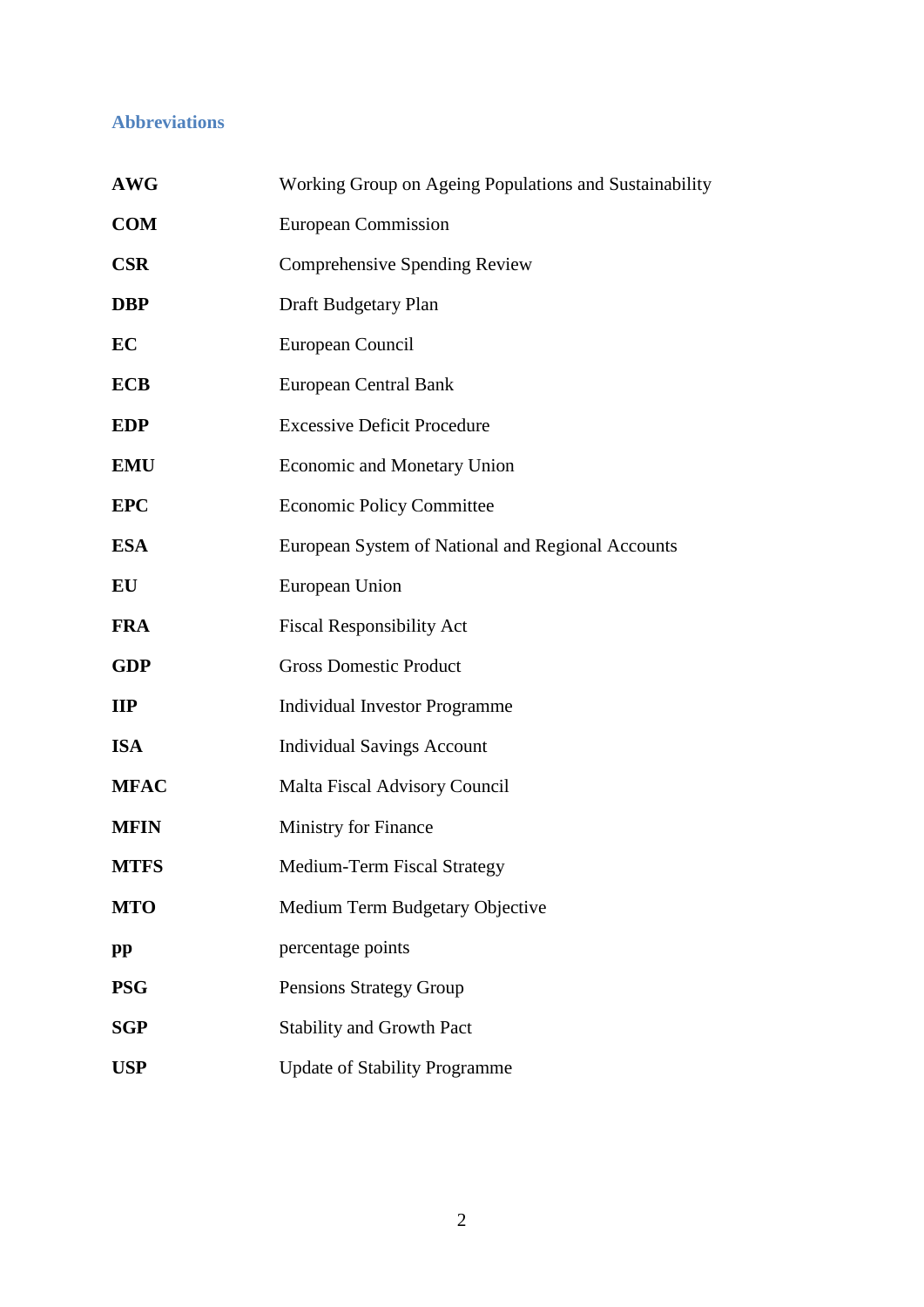#### **Executive summary**

This Report provides an overall assessment by the Malta Fiscal Advisory Council on the planned conduct of fiscal policy outlined in the Government's Medium Term Fiscal Strategy for the period 2016 to 2019. It also assesses compliance to the numerical fiscal rules prescribed in the Stability and Growth Pact, and referred to in the Fiscal Responsibility Act, based on the separate calculations presented by the Ministry for Finance and the European Commission.

The Government's macroeconomic projections indicate that during this period, economic growth is expected to remain elevated but moderate gradually, against a background of low unemployment and low inflation. Malta's fiscal policy priority is currently the attainment of the Medium Term Budgetary Objective of a balanced budget in structural terms by 2019, whose lower limit is specified in the Fiscal Responsibility Act at -0.5% of GDP at market prices. The Malta Fiscal Advisory Council welcomes that a budget surplus of 0.1% of GDP is targeted by 2019. Specifically, the target is for the general government balance to improve in each of the forecast years, both in absolute terms and when expressed as percentage of GDP. The planned retrenchment of the headline fiscal deficit is however spread unequally over the Programme period, with the correction being more pronounced in 2016 whereas in the following years, the correction is expected to be more gradual. The Council notes positively that the Government's reliance on one-off measures is limited throughout the Programme's horizon, which is desirable from a prudential perspective.

The planned yearly improvement in the underlying fiscal balance is driven by policy measures affecting both the revenue and expenditure sides of the budget. On the revenue side, the main contributors to the headline additional budget revenues should be taxes on production and imports as well as current taxes on income and wealth, against a background of strong economic growth. In structural terms, the increase in revenues is expected to be generated mainly through structural improvements in the economy and their effects on revenue, the Individual Investor Programme as well as through new indirect tax measures in place as from 2016.

On the expenditure front, consolidation is driven primarily through the planned restraint embedded in a number of expenditure components, particularly compensation of employees, intermediate consumption and social payments. Should such consolidation measures materialise, total expenditure as a percentage of GDP would be scaled down from 43.3% in 2015 to 38.3% in 2019, which is a rather ambitious though plausible target. While welcoming such expenditure restraint, the Council considers that this may be increasingly harder to maintain over the medium term, unless supported by permanent structural changes. The Council therefore considers important that expenditure savings of a permanent nature are sought and crystallised, where possible, through decisive improvements in the efficiency of the public services and the undertaking of structural reforms, also on the basis of the findings emerging from the various Comprehensive Spending Reviews being undertaken.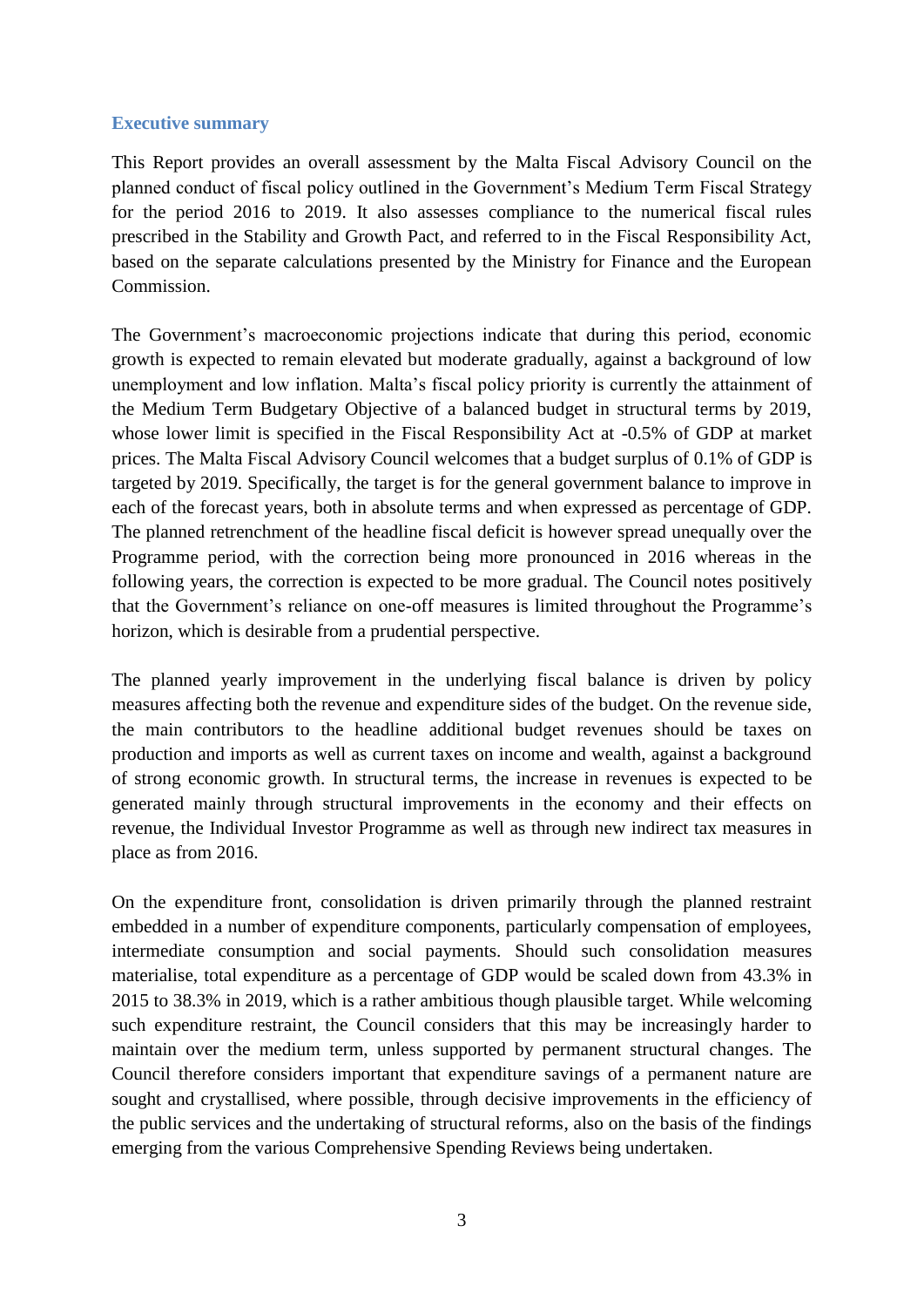The Council notes that prima facie the conduct of fiscal policy in 2015 did not fulfil two of the three criteria that are normally taken into account to assess compliance with the requirements of the Stability and Growth Pact. However it also acknowledges that the European Commission's overall assessment concluded that "there appears to have been some but close to a significant deviation from the adjustment path towards the Medium Term Objective in 2015". In this respect, the Council welcomes the increased effort on the side of Government to ensure closer compliance in the years 2016 and 2017.

On a positive note, the debt criterion, which establishes the path that the debt-to-GDP ratio has to follow in order to ensure convergence to the threshold of 60%, was met in 2015, aided by the strong nominal growth which was recorded in that year. This rule is likewise expected to continue being met in the following years as both the Ministry of Finance and the European Commission are projecting that the debt ratio should continue falling to a level which is over four percentage points below the required debt benchmark.

On the other hand, in 2015 the actual improvement in the structural budget balance fell short of the required 0.6 percentage points. In this case, the Council shares the European Commission's view that this lack of structural effort can be ascribed to the fact that the more than expected GDP growth does not appear to have been sufficiently tax-rich, besides the fact that the eventual outcome of the Individual Investor Programme was less than expected mainly due to processing delays. While acknowledging that the evaluation of structural conditions could be rather challenging in view of ongoing revisions in the output gap estimates, the Council encourages the Ministry for Finance to give increased attention to the structural balance, as ultimately the European Commission evaluates progress towards the Medium Term Objective on the basis of developments in the structural balance rather than the headline balance. The Council also underscores the importance to stick to the planned fiscal effort for 2016 and 2017 to ensure that over a two-year period the projected structural balance pillar would be met.

In 2015, the expenditure benchmark, which establishes limits on growth in government expenditures, was also exceeded. This was to an extent related to the spike in capital expenditure and to the interplay of one-off measures. According to the projections by the Ministry for Finance, in 2016 growth in expenditure should be contained to below the reference rate but be slightly higher in 2017. The Ministry for Finance and the European Commission both anticipate that, over the period 2016 to 2017, the expenditure benchmark rule should be complied with.

The Medium Term Fiscal Strategy document also presents long-term projections which provide an indication of the demographic changes and fiscal impact that could result from an ageing population under a 'no-policy change' scenario. On the basis of the population and macroeconomic projections taking into account the pension reforms in place up to 2014, agerelated public expenditure is expected to rise from 22.6% of GDP in 2013 to 29.2% in 2060. The Fiscal Strategy document also provides an update of these long-term expenditure calculations by including interim estimates on the projected impact resulting from the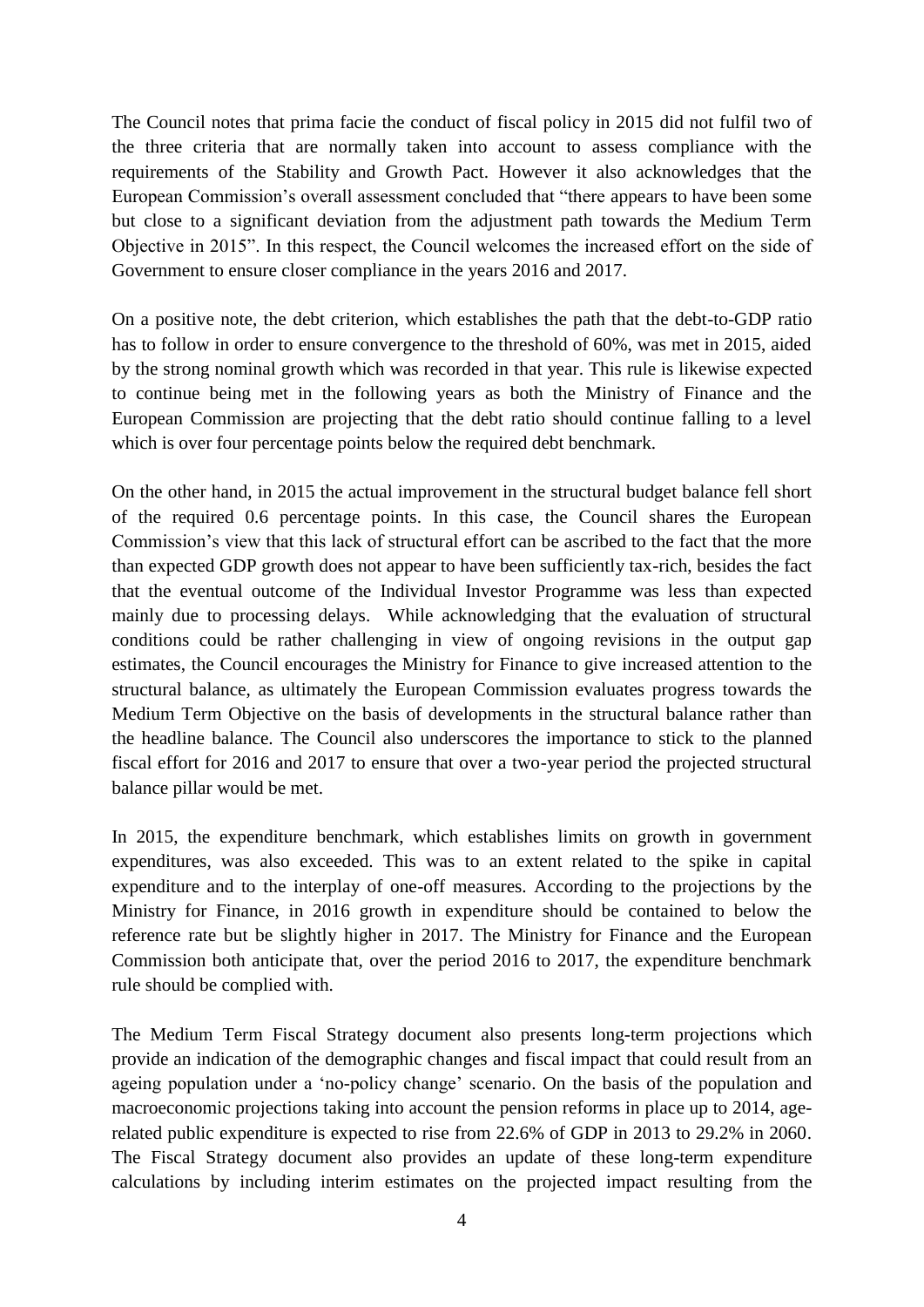recently announced lengthening of the social security contributory period and the linking of the contributory period to retirement. On the basis of these interim estimates, there could be an improvement in the fiscal balance amounting to 0.5% of GDP by 2060 assuming no behavioural changes. The improvement could increase to 1.7% of GDP if one factors in possible changes in retirement patterns which lead to a later retirement.

While acknowledging the uncertainty which surrounds such long-term projections, the Council's view is that it appears clear that expenditure challenges exist in the long term, which would warrant timely action. This view is also in line with the assessment by the European Commission that while in the case of Malta short and medium term risks for fiscal sustainability are low, medium risks exist in the long run. It is however worth noting that the Commission's assessment does not include the impact of budget measures aimed at improving fiscal sustainability as documented in the MTFS document. The Government is invited to continue to utilise the current benign macroeconomic conditions to address these expenditure challenges through further strategic choices, aimed to safeguard public finances from undue future pressures, while keeping the tax burden at acceptable levels.

The Council notes positively that the Government's Medium Term Fiscal Strategy document has taken on board some of the recommendations made earlier by the Council, particularly in the area of fiscal transparency and increased co-ordination among government departments. At the same time, the Council would like to re-iterate its recommendation for the building of fiscal buffers and also for the establishment of more clear criteria regarding resort to the Contingency Reserve, as well as new legislation to govern the issuance of Government guarantees.

Finally, the Council considers that the Medium Term Fiscal Strategy broadly complies with the requirements of the Fiscal Responsibility Act. As required by Article 13 of the Fiscal Responsibility Act, the Council also confirms that in its opinion, there are no exceptional circumstances which would allow for a departure from the fiscal plans as announced in the latest Fiscal Strategy document.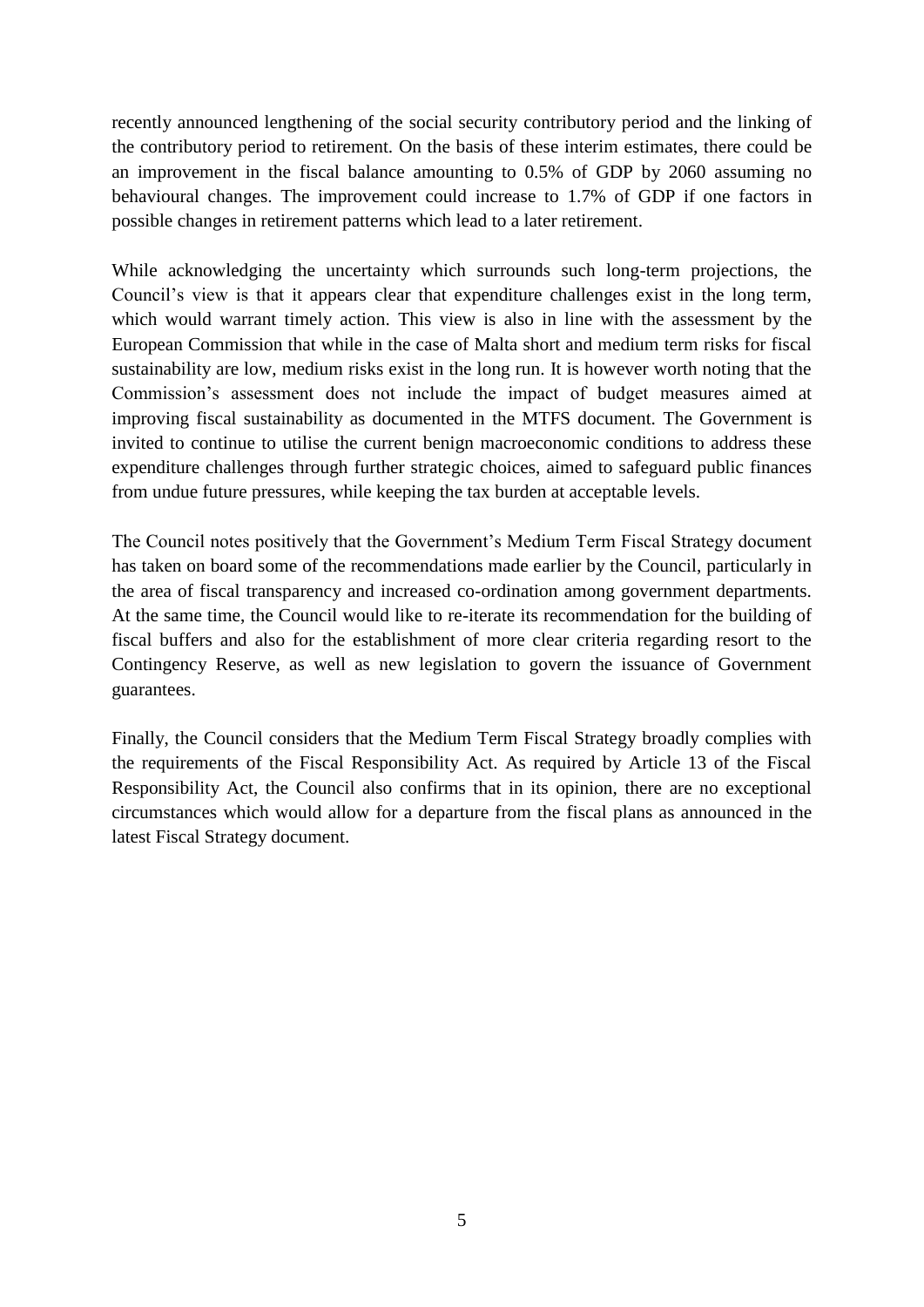#### **1. Introduction**

1

The Government's fiscal strategy for the years 2016 to 2019 was outlined in the annual Update of Stability Programme (USP), published by the Ministry for Finance (MFIN) on 30 April 2016, which is a document that European Union (EU) Member States are required to submit to the European Commission (COM) by the end of April of each year. This document identifies and quantifies the new fiscal measures to be implemented throughout the forecast period. It also presents the revenue and expenditure projections consistent with the anticipated macroeconomic conditions and based on the tax and expenditure policies in place. A chapter in the latest USP is also dedicated to the projections for long-term age related public expenditures.

On 13 June 2016, the Government tabled in Parliament a version of this document, entitled 'Malta Medium Term Fiscal Strategy 2016 2019 – Update of Stability Programme', in line with the requirements prescribed in Article 15 of the Fiscal Responsibility Act, 2014 (Cap. 534) (henceforth referred to as the FRA).<sup>1</sup> The Medium Term Fiscal Strategy (MTFS) supplements the USP with a statement by the Prime Minister and the Minister for Finance attesting to the reliability and completeness of the information in this document, as well as the compliance with the general principles of fiscal responsibility. The MTFS also contains an appendix on the fiscal risk assessment which summarises the risks identified by the Malta Fiscal Advisory Council (MFAC) in its evaluation of the official projections.

Article 13 of the FRA prescribes that the MFAC shall endorse as it considers appropriate the macroeconomic and fiscal forecasts prepared by the MFIN; analyse and assess whether the Government's fiscal strategy is compliant with the provisions of the FRA; and provide an assessment of whether the proposed fiscal stance is conducive to prudent economic and budgetary management, including adherence to the provisions of the Stability and Growth Pact  $(SGP)<sup>2</sup>$ 

The macroeconomic forecasts underpinning the latest MTFS, together with the fiscal projections contained therein, have already been considered by the MFAC to be within its endorseable range, with the assessments published in two earlier reports which were issued in April and May 2016.<sup>3</sup> This Report complements these two reports, and proceeds as follows.

 $1$  The document was tabled in Parliament during sitting number 401 and can be downloaded from [http://www.parlament.mt/paperslaiddetails?id=26738&legcat=13.](http://www.parlament.mt/paperslaiddetails?id=26738&legcat=13)

 $\frac{1}{2}$  The cut-off date for the GDP-related statistics contained in this Report is 6 June 2016. This is done to ensure that the MFAC's analysis uses the same statistics contained in the MTFS. According to News Release 091/2016, which was subsequently published by the NSO on 8 June 2016, nominal GDP for 2015 was revised upwards by 0.1% (from  $\epsilon$ 8.796 billion to  $\epsilon$ 8.806 billion) whereas real GDP for 2015 was revised upwards by slightly less than 0.1% (from  $\epsilon$ 7.939 billion to  $\epsilon$ 7.944 billion). On the other hand, nominal government consumption was revised downwards by 0.3% (from  $\epsilon$ 1.709 billion to  $\epsilon$ 1.704 billion), while real government consumption was revised upwards by 0.1% (from  $\epsilon$ 1.597 billion to  $\epsilon$ 1.599 billion). For the purposes of this analysis, these revisions are not taken into account.

<sup>&</sup>lt;sup>3</sup> The reports 'An assessment of the macroeconomic forecasts for the Maltese economy prepared by the Ministry for Finance in April 2016' and 'An assessment of the fiscal forecasts for Malta prepared by the Ministry for Finance in April 2016' are available on the MFAC's website [www.mfac.gov.mt.](http://www.mfac.gov.mt/)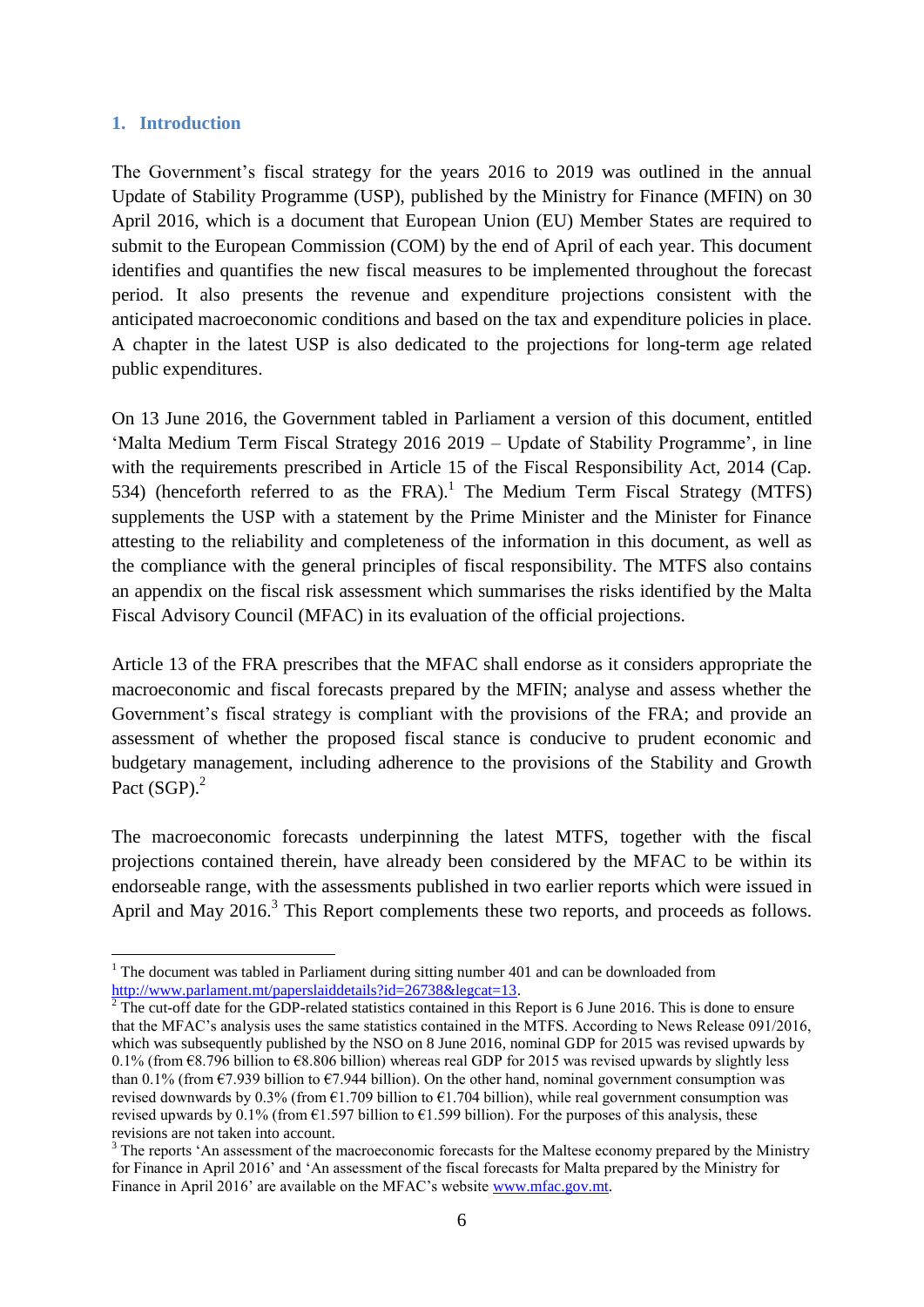Section 2 summarises the main observations which had been identified in the MFAC's assessment of the macroeconomic and fiscal projections. Section 3 presents a high-level assessment of the planned conduct of Malta's fiscal policy. Section 4 evaluates the extent to which the fiscal rules prescribed in the SGP, and referred to in the FRA, are expected to be respected, based on the projections prepared by the MFIN and by the COM. Section 5 focuses on the sustainability of public finances. Section 6 concludes with the MFAC's overall assessment of the MTFS and presents a number of final recommendations.

#### **2. Macroeconomic and fiscal projections contained in the MTFS**

According to the latest Government projections, economic growth, both in real and in nominal terms, is expected to remain strong, but moderate gradually between 2015 and 2019. Real GDP growth is expected to decelerate from the buoyant growth rate of 6.3% recorded in 2015, to 2.4% in 2019 (see Table 1). During this period, nominal GDP growth is likewise anticipated to moderate, from 8.8% to 4.5%. In turn, the unemployment rate is expected to remain low and stable, at around 5.4%, while the annual inflation rate is projected to increase slightly, but should remain below and close to 2% throughout the forecast horizon, in line with the target of the European Central Bank (ECB). Meanwhile potential output growth is estimated to decelerate from 4.5% in 2015 to 2.8% in 2019, while the output gap is expected to turn from positive to slightly negative.<sup>4</sup> As for, the headline fiscal balance-to-GDP ratio, this is targeted to swing from a deficit of 1.5% in 2015 to a 0.1% surplus in 2019.<sup>5</sup> As a result, the trajectory for the public debt ratio is expected to maintain a downward momentum, declining from 63.9% to 55.5%.

While the MFAC views the official macroeconomic baseline forecasts as achievable, it identified elements of downside risk to real economic growth, especially for the outer forecast years.<sup>6</sup> Risks are in particular related to the investment component within GDP, since the trajectory being forecasted is contingent on the extent to which materialisation of a number of private and public investment projects, will progress as envisaged. Another source of downside risk is associated with exports, as their projected annual growth is driven by the assumption that throughout the forecast horizon the exchange rate will remain competitive, and that Malta's main trading partners will experience steady growth, against a background of ever changing international economic conditions.

With regard to the official baseline fiscal projections, these are deemed by the MFAC to be plausible, with the risks to the general government balance considered to be neutral. Indeed, the MFAC sees the possibility that a number of major revenue items could exceed the

1

<sup>&</sup>lt;sup>4</sup> The output gap represents the difference between the level of actual and potential output expressed as a percentage of potential output. A positive output gap means that actual output is above potential while a negative output gap means that actual output is below potential.

<sup>&</sup>lt;sup>5</sup> Within this Report, 'headline fiscal balance' and 'general government fiscal balance' are used interchangeably. <sup>6</sup> The COM, in its assessment of Malta's USP stated that 'overall, the macroeconomic scenario underpinning the Stability Programme is plausible for 2016 and cautious for 2017-2019'.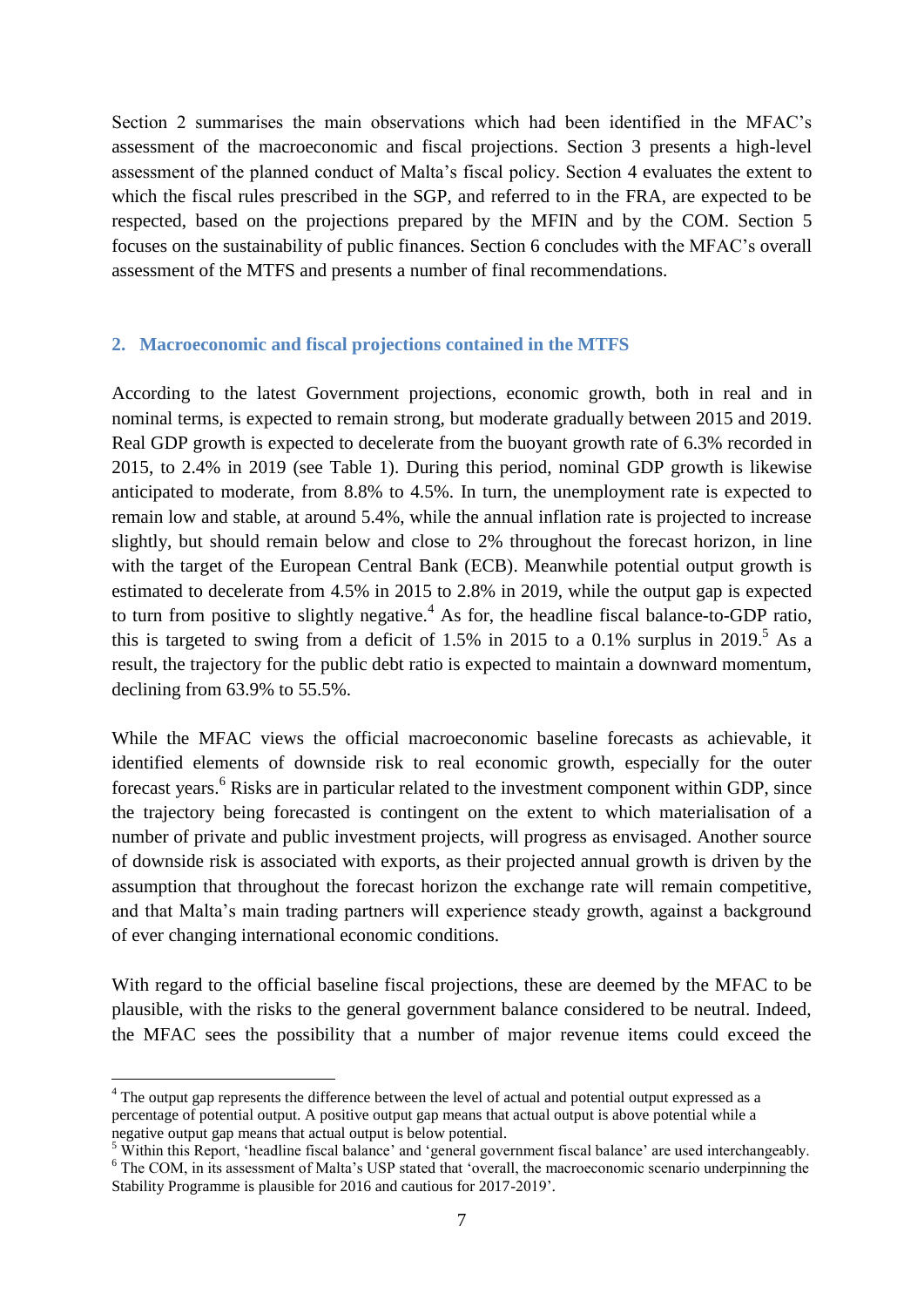projections in view of the rather conservative assumptions when compared to recent trends, particularly in the case of taxes on production and imports, as well as taxes on income and wealth. On the other hand, there could be the risk of expenditure overshoots in view of the rather challenging restraint being factored into the forecasts, particularly in the areas of compensation of employees and intermediate consumption.<sup>7</sup>

|                                    | 2015   | 2016   | 2017     | 2018   | 2019   |
|------------------------------------|--------|--------|----------|--------|--------|
|                                    |        |        | Per cent |        |        |
| Real GDP growth                    | 6.3    | 4.2    | 3.1      | 2.9    | 2.4    |
| Nominal GDP growth                 | 8.8    | 6.8    | 5.6      | 4.8    | 4.5    |
| Unemployment rate                  | 5.4    | 5.3    | 5.3      | 5.4    | 5.4    |
| Inflation rate                     | 1.2    | 1.6    | 1.9      | 1.8    | 1.9    |
| Potential output growth            | 4.5    | 4.2    | 4.2      | 3.4    | 2.8    |
| Output gap (% of potential output) | 1.6    | 1.6    | 0.6      | 0.1    | $-0.3$ |
| Fiscal balance-to-GDP (headline)   | $-1.5$ | $-0.7$ | $-0.6$   | $-0.2$ | 0.1    |
| Public debt-to-GDP                 | 63.9   | 62.6   | 60.4     | 57.5   | 55.5   |

Table 1: Key macroeconomic and fiscal developments<sup>8</sup>

*Source: MFIN*

1

The MFAC considers the planned reduction in the debt ratio to be rather conservative with scope for downside risks should the stock-flow adjustments be less than anticipated in the MTFS.

The MFAC notes positively that the MTFS contains a chapter dedicated to sensitivity analysis. Sixteen alternative scenarios are assumed, and for each scenario the possible impact is estimated. Results are then summarised in two fan charts, which present the possible range of outcomes on real GDP growth and on the fiscal balance-to-GDP ratio. To enable a clearer valuation of the robustness of these results, it would however be important to include additional explanations as to how these scenarios have been chosen and identify the underlying critical technical assumptions which are driving such results.

 $<sup>7</sup>$  Similarly, the COM, in its assessment of Malta's USP stated that the overall 'risks related to the deficit targets</sup> seem balanced' noting that there may be risk 'related to slippages in current expenditure, especially in the public sector wage bill and intermediate consumption, given past experience' but acknowledging that as a result of conservative revenue elasticities there could be 'marginal upside risk to the revenue projections'.

<sup>&</sup>lt;sup>8</sup> All figures for 2015 contained in this Report represent actual figures while for subsequent years they are forecasts.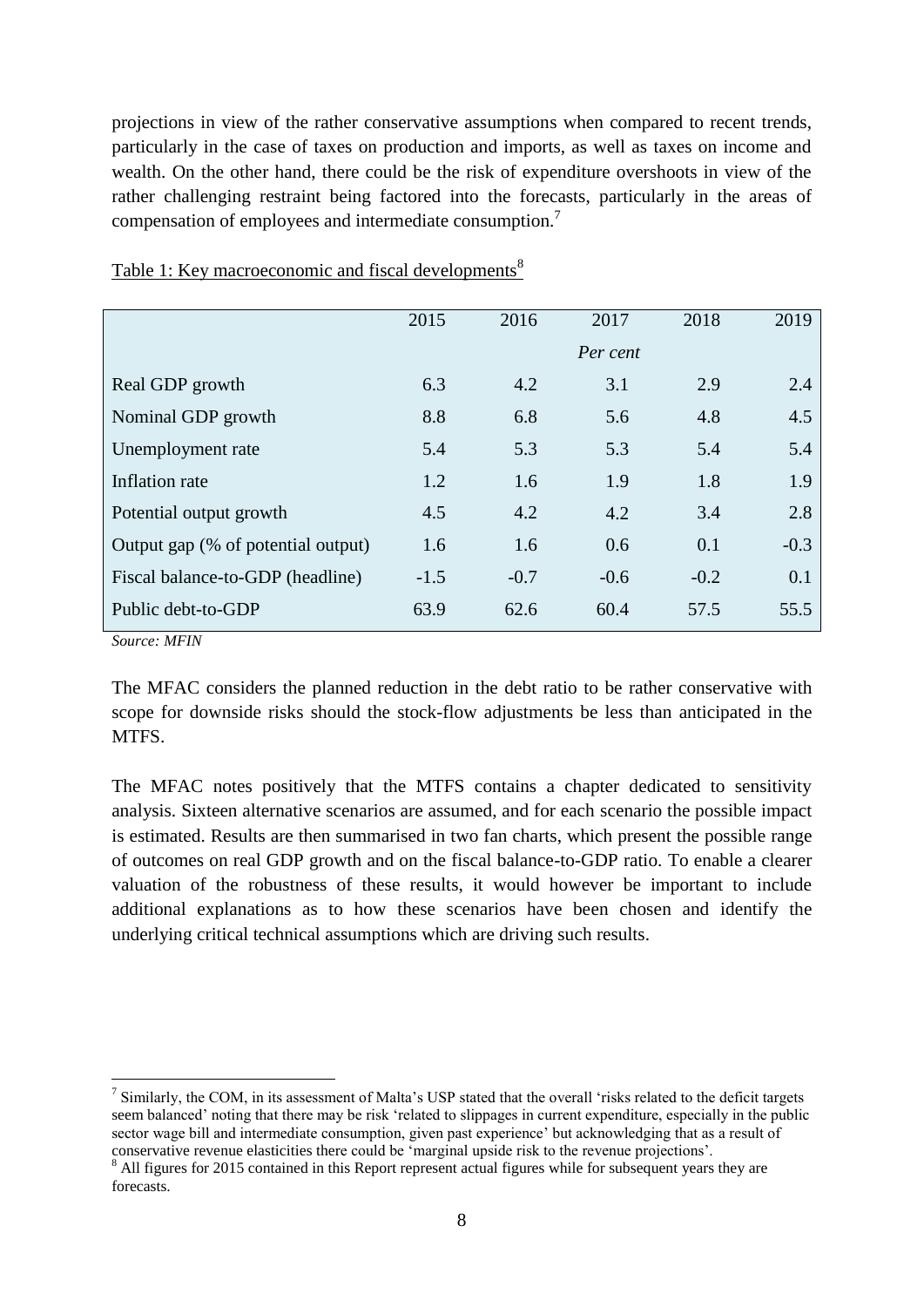## **3. High-level assessment of the planned conduct of Malta's fiscal policy**

The MFAC notes that the current priority for Malta's fiscal policy is the attainment of the Medium Term Budgetary Objective (MTO) of a balanced budget, in structural terms, by 2019. The requirement to meet the MTO forms part of the SGP, which under the EU's fiscal framework serves to keep governments on track towards meeting their commitments to pursue sound fiscal policies, and to ensure a healthy underlying budgetary position over the economic cycle.

In order to meet Malta's MTO it is necessary that the fiscal consolidation momentum is maintained over the next few years. The consolidation phase followed the European Council's (EC) decision to place Malta under the Excessive Deficit Procedure (EDP), on the basis that, in 2012 the fiscal deficit-to-GDP ratio had exceeded the 3% reference value which is prescribed in the SGP.  $9$  In 2015, the EC abrogated the EDP for Malta, on the basis that in 2014, the fiscal deficit had fallen to below 3% of GDP, with public finances being expected to continue improving. In this respect, the MFAC invites the Government to remain vigilant and maintain its commitment to keep public finances under control, particularly through expenditure restraint and further expenditure rationalisation measures along the lines proposed through the Comprehensive Spending Reviews (CSRs).

The MFAC welcomes the Government's fiscal strategy for the period 2016 – 2019, which shows that the Government is targeting a small fiscal surplus. Specifically, the target is for the general government balance to improve in each of the forecast years, both in absolute terms and when expressed as percentage of GDP. The planned retrenchment of the fiscal deficit is however spread unequally over the programme period, with the correction being more pronounced in 2016 – the fiscal deficit-to-GDP ratio practically halving – whereas in the following years, the correction is expected to be more gradual (see Chart 1).

Should the fiscal and macroeconomic developments being projected by the Government materialise, over the forecast horizon the public debt-to-GDP ratio would be scaled to below the 60% threshold, with an annual positive margin of over four percentage points (pp) of GDP compared to the required debt benchmark in terms of the SGP.

Public finances are generally expected to be positively impacted by the anticipated favourable macroeconomic conditions. However, the latter's contribution to the improvements in public finances is expected to moderate in the outer forecast years. The planned yearly improvement in the underlying fiscal balance (structural effort) is driven by policy measures affecting both the revenue and expenditure sides of the budget. On the revenue side, additional revenues are expected to be generated through the Individual Investor Programme (IIP) and to a lesser extent through new indirect tax measures, in place as from 2016. On the expenditure front, consolidation is driven primarily through the expiry of a number of temporary deficit-

1

<sup>&</sup>lt;sup>9</sup> Refer t[o http://ec.europa.eu/economy\\_finance/economic\\_governance/sgp/deficit/countries/malta\\_en.htm](http://ec.europa.eu/economy_finance/economic_governance/sgp/deficit/countries/malta_en.htm) for the specific details about the various occasions when Malta was placed under the EDP.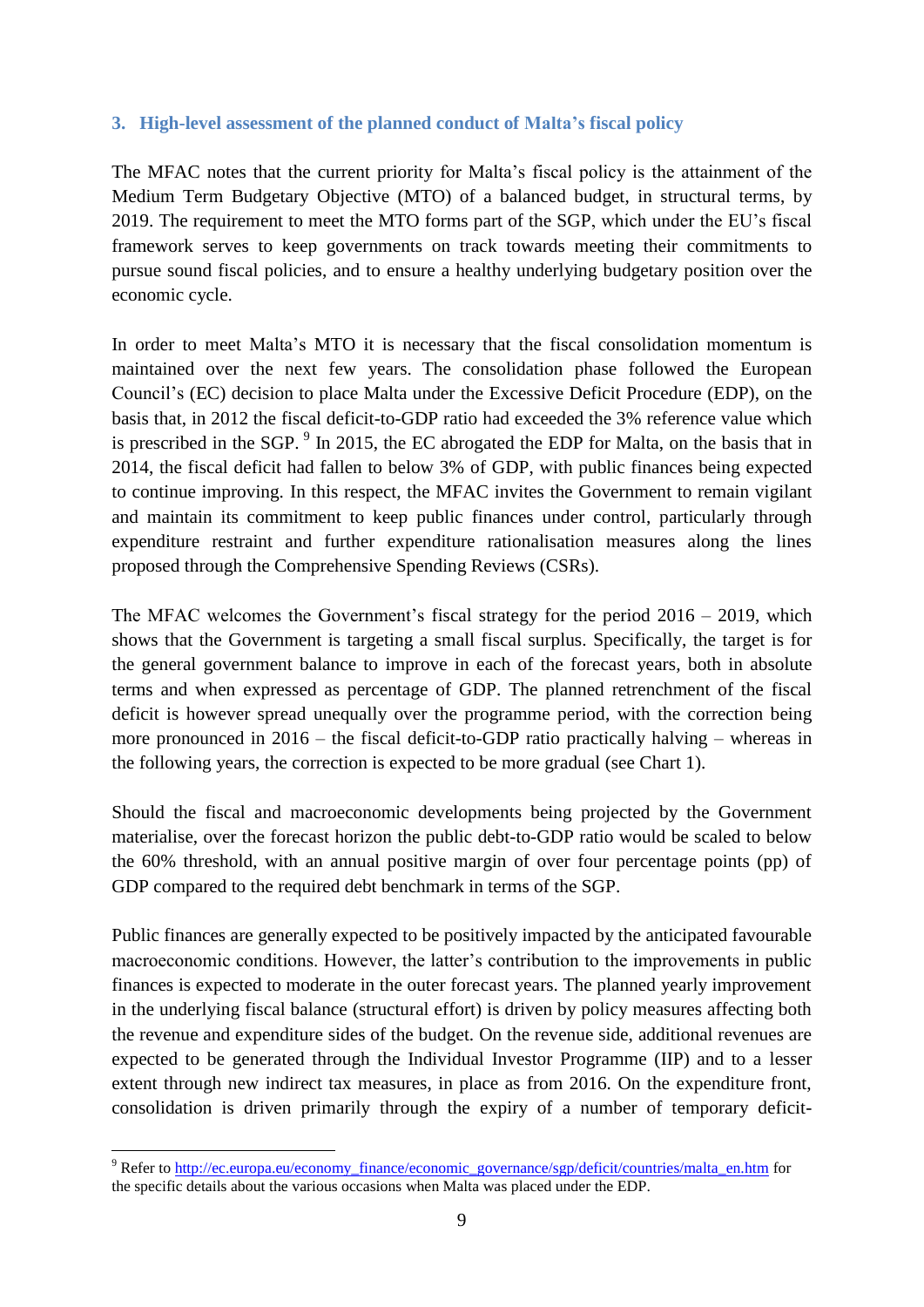increasing expenditure outlays recorded in 2015 as well as the planned restraint embedded in a number of expenditure components, such as for compensation of employees, intermediate consumption and social payments, some of which announced in the latest USP.



Chart 1: Actual and planned fiscal balances (% of GDP)

Note: In the case of the structural balance ratio, this is expressed in per cent of potential GDP converted into nominal terms, rather than nominal GDP *Source: MFIN*

The MFAC welcomes the fact that the planned fiscal consolidation is spread over a number of revenue and expenditure initiatives. This should be a safer strategy for the conduct of fiscal policy. Expenditure restraint, while considered by the MFAC to be desirable, may however be increasingly harder to maintain over the medium term, unless supported by permanent structural changes. In this respect the MFAC considers important that expenditure savings of a permanent nature are sought and crystallised, where possible, through decisive improvements in the efficiency of the public services and the undertaking of structural reforms, similar to those carried out in the area of social benefits.<sup>10</sup> This should mitigate the risk that short term savings are eventually offset through compensatory adjustments over the medium term. The Government is invited to take stock of the findings resulting from the CSRs which to date have been concluded in the areas on social benefits and health, and which is currently being undertaken in the area of education. The MFAC recommends that

1

 $10$  As indicated in the MTFS, the government continues to monitor and address the challenges outlined in the Country Report Malta 2016 prepared by the COM, particularly in the areas of taxation, quality of public finances and long-term fiscal sustainability, labour market, education and skills and social aspects, the business environment and competitiveness.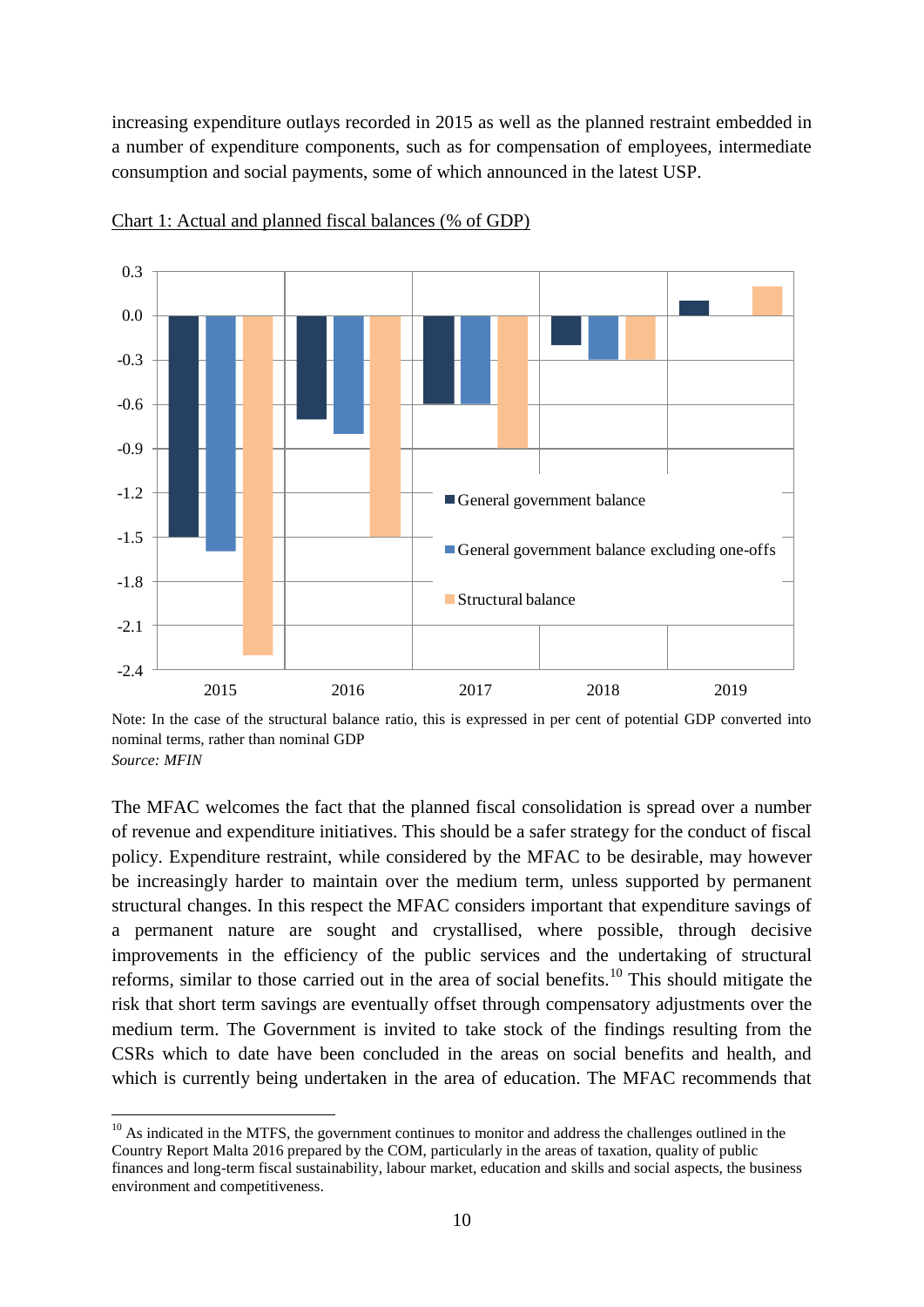the findings of the various CSRs will continue to be followed up by appropriate decisions, to ensure that non-productive expenditures are phased out, and that inefficiencies are addressed.

This should also help to ensure that nominal government consumption, which in 2015 expanded by 6.5%, grows at a slower pace between 2016 and 2019, by an average of 4.4% annually, though the rate is expected to be quite volatile throughout this period. In fact, from 4.0% in 2016, the growth rate is projected to spike to 7.4% in 2017, before decelerating to 2.5% and 3.5% in the following two years. Should these projections materialise, growth in nominal government consumption would thus be contained to below that in nominal GDP in all but one year. This is in line with what happened in 2015 and evidences the planned expenditure restraint which underpins the MTFS, with the rather ambitious target to scale the ratio of total government expenditure to GDP from 43.3% in 2015 to 38.3% by 2019. The MFAC acknowledges that the apparent volatility in the projected nominal growth dynamics for government consumption, and in particular the elevated growth rate for 2017, is influenced by the statistical methodologies (in particular the treatment of market output) rather than a departure from the fiscal consolidation momentum (see Box 1).

## **Box 1: Nominal government consumption growth**

Nominal government consumption is driven by five different elements within the fiscal budget. The largest component is compensation of employees which in 2015 accounted for approximately two-thirds of the total government consumption. Intermediate consumption is another main component within this aggregate. The European System of National and Regional Accounts (ESA) methodology prescribes that market output, is netted out from the various expenditure items forming government consumption, as this represents a source of revenue for the Government,. Hence, statistically, an increase in market output lowers government consumption and vice versa.

Compensation of employees is expected to be the main driver of growth in nominal government consumption throughout the forecast horizon. Its contribution to growth is however expected to fall in the outer years (see Chart A). On the other hand, the contribution to growth from intermediate consumption is expected to fluctuate, particularly as this item is conditioned by opposing factors throughout the forecast horizon, such as efficiency gains and expenditure restraint in some areas, and one-off event-driven expenditures in other areas.

Developments in market output are the main factor explaining the instability in the forecast for nominal growth in government consumption, and in particular the spike anticipated for 2017. In 2015 higher market output was recorded and in 2016 this is projected to increase further (thereby reducing government consumption). On the other hand, it is expected to fall back in 2017 (which increases government consumption) and stabilise thereafter (which exerts a neutral effect on government consumption). The developments in market output mirror closely the assumed profile for the revenues derived from the IIP, which are expected to increase in 2016 compared to 2015 and then scale back in the outer forecast years.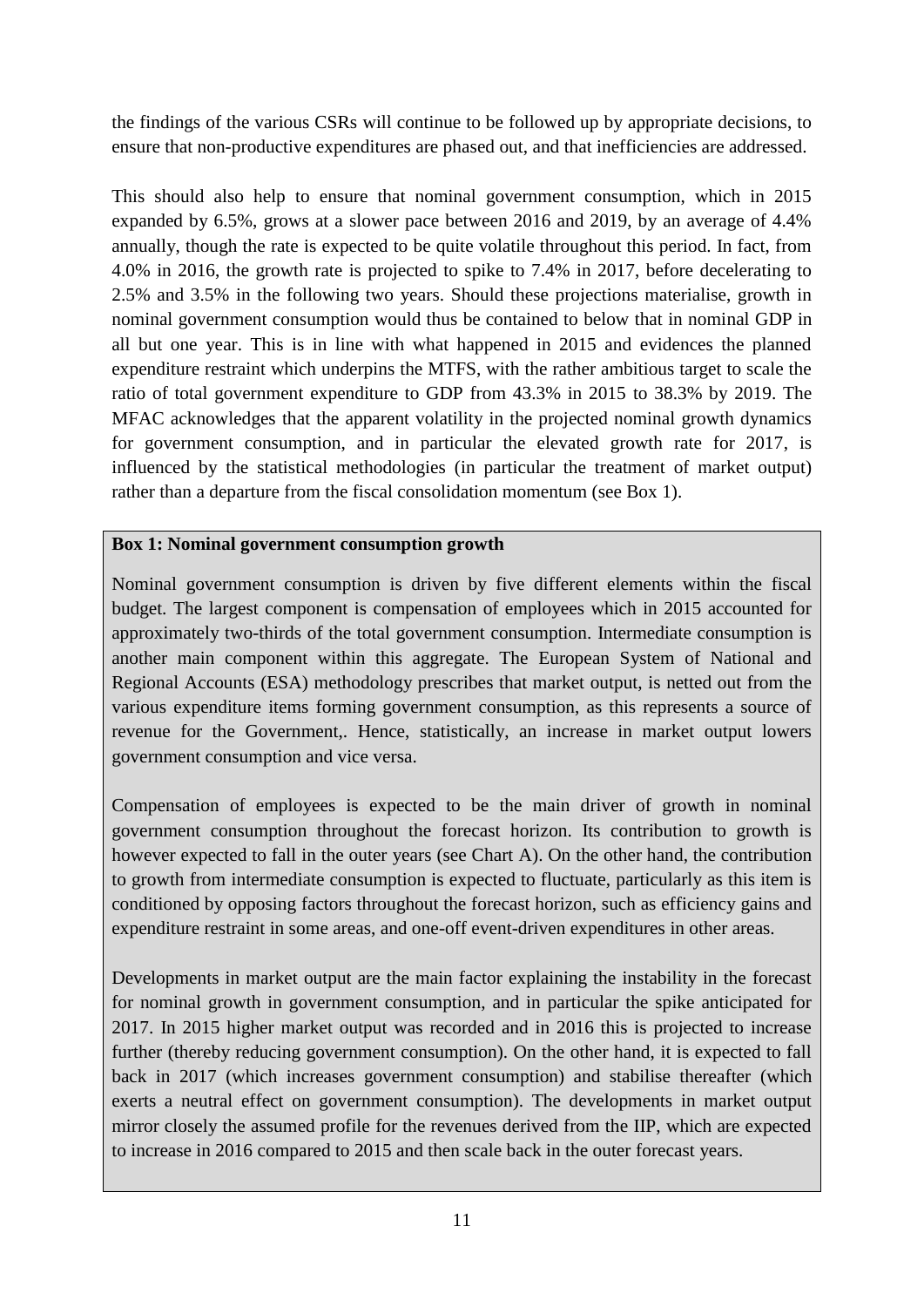

On the other hand, consumption of fixed capital (which reflects the decline in the value of fixed assets owned) and social transfers in kind (which reflects mostly the direct provision of pharmaceutical products, the provisions of free school transport and the running of homes for the elderly) are expected to exert only a small impact on the overall dynamics for nominal government consumption.

It is worth noting that owing to the general stability in the projected pattern for the government deflator, with its growth estimated at around 2% annually, the volatility in the nominal government consumption is mirrored into a similar pattern for real government consumption. Indeed, the MFIN's forecasts indicate that growth in real government consumption, which for 2016 is expected to be 2.2%, will similarly peak at 5.1% in 2017, and then decelerate to 0.1% and 1.1% respectively in the following two years. The stability in the deflator for government consumption is thus driving the similar pattern for growth in real government consumption.

The planned improvement in the fiscal balance relies only to a very limited extent on one-off and temporary effects, which in 2015 are estimated to have been 0.2pp lower than in 2014. In fact, the projected balance for general government changes only marginally when excluding one-off and temporary effects.<sup>11</sup> As can be seen from Chart 1, such effects are contained to around 0.1% of GDP annually throughout the period 2015 to 2019, and consist primarily of

<u>.</u>

<sup>&</sup>lt;sup>11</sup> One-off measures are measures having only a transitory budgetary effect that does not lead to a sustained change in the budgetary position. For an overview of the classification principles for one off and temporary measures used for fiscal surveillance refer to 'Report on Public Finances in EMU – 2015', by the COM.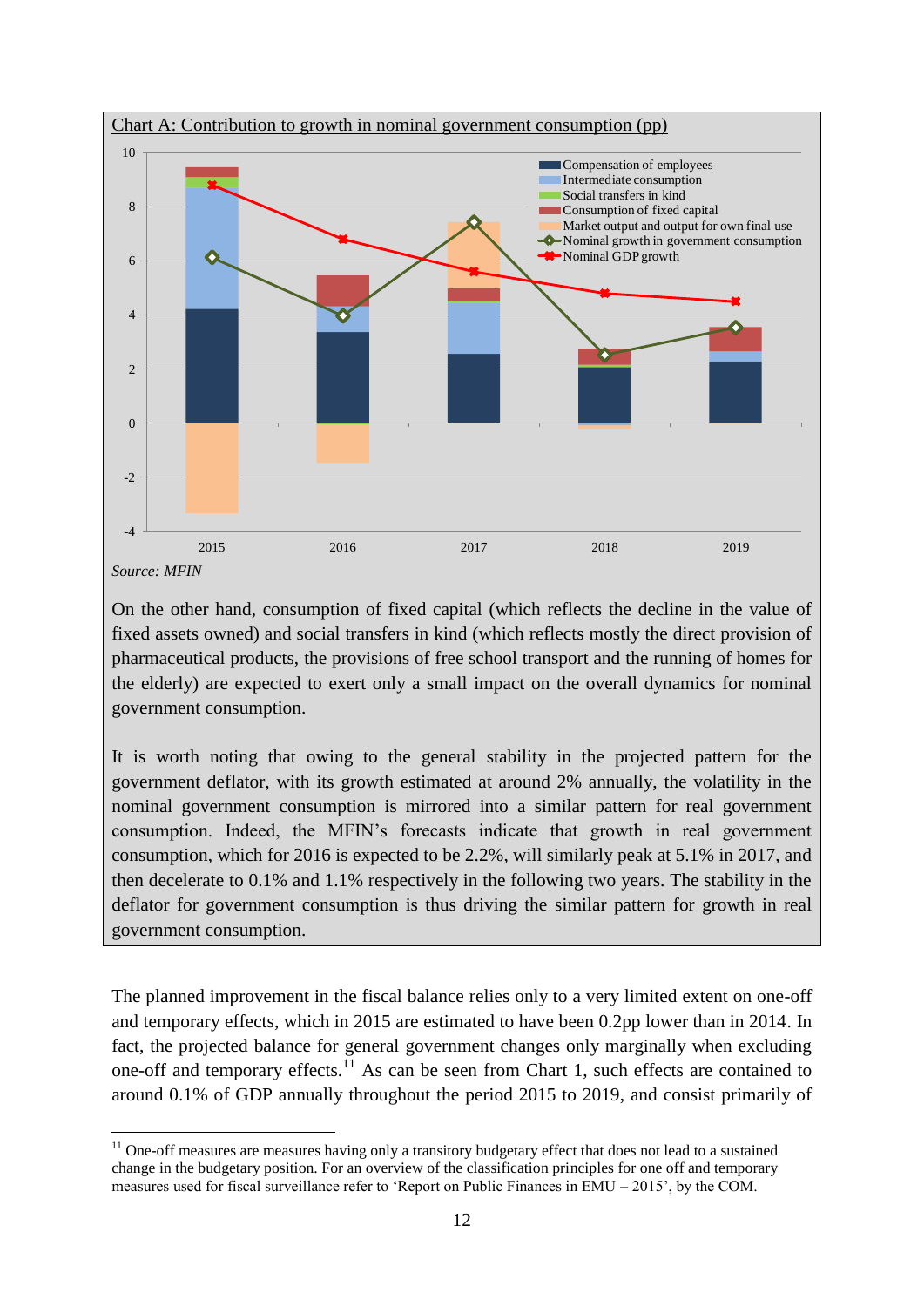sale of land. The MFAC views positively that the Government's reliance on one-off measures is limited, since undue dependence on such measures would add uncertainty while not being consistent with a long-term approach to the management of public finances.

In assessing progress towards achieving the medium term budgetary objective in terms of the SGP, one needs to focus on fiscal developments in structural terms. In 2015 public finances are estimated to have benefitted from an upswing of around 0.8pp, mainly due to tax revenues edging higher, as a result of the favourable cyclical conditions.<sup>12</sup> In fact whereas the headline fiscal balance stood at -1.5% of GDP, the structural balance (which represents the headline balance adjusted by the cyclical component and net of one-off and temporary measures) was estimated at -2.3% of potential output.

Favourable cyclical conditions are again expected to ameliorate the general government balance by 0.8pp in 2016 (see Chart 1). Indeed, the MFIN estimates that the structural deficit will narrow to 1.5% of potential output in 2016, on the basis of the planned structural correction, against the projected headline fiscal balance of  $0.7\%$  of GDP.<sup>13</sup> From 2017 onwards, the difference between the general government balance and the structural balance is more contained, as the output gap is expected to shrink during these years, with the economy converging towards its potential.

In this respect it is pertinent to note that the COM's projections for the structural balance are slightly less optimistic than those produced by the MFIN, while the output gap conditions are also slightly different (see Chart 2). $^{14}$ 

These forecasts would suggest that the projected developments in the headline fiscal balance offer a more positive outturn than the underlying fiscal position, on account of the positive output gap conditions. The MFAC therefore stresses the importance of remaining vigilant so as to ensure that the fiscal consolidation process is driven by a structural effort rather than by cyclical factors, The MFAC also re-iterates its recommendation that any revenue windfalls, as distinguished from normal revenue forecast errors, which could materialise over the forecast horizon, should be used to achieve a faster decline in the fiscal deficit, rather than finance additional permanent expenditures.

The MFAC notes that according to the MFIN's calculations, during 2015 the conduct of fiscal policy was prima facie marginally and temporarily pro-cyclical, as the structural balance remained stable at a time when the economy was operating above potential. On the other hand, for the period 2016 to 2018 the MFIN plans to undertake counter-cyclical fiscal tightening, partly supported by the expiry of temporary deficit increasing expenditure outlays observed in 2015. Indeed, the Government plans to improve the structural balance by 0.8pp

<u>.</u>

 $12$  This is an approximation since the headline balance is expressed as per cent of GDP while the structural balance is expressed as per cent of potential output.

<sup>&</sup>lt;sup>13</sup> A structural correction measures the change in the fiscal balance which is not attributable to cyclical and temporary or one-off effects.

<sup>&</sup>lt;sup>14</sup> The COM's estimates place the output gap at 1.5%, 1.3% and 0.6% respectively for the period 2015 – 2017.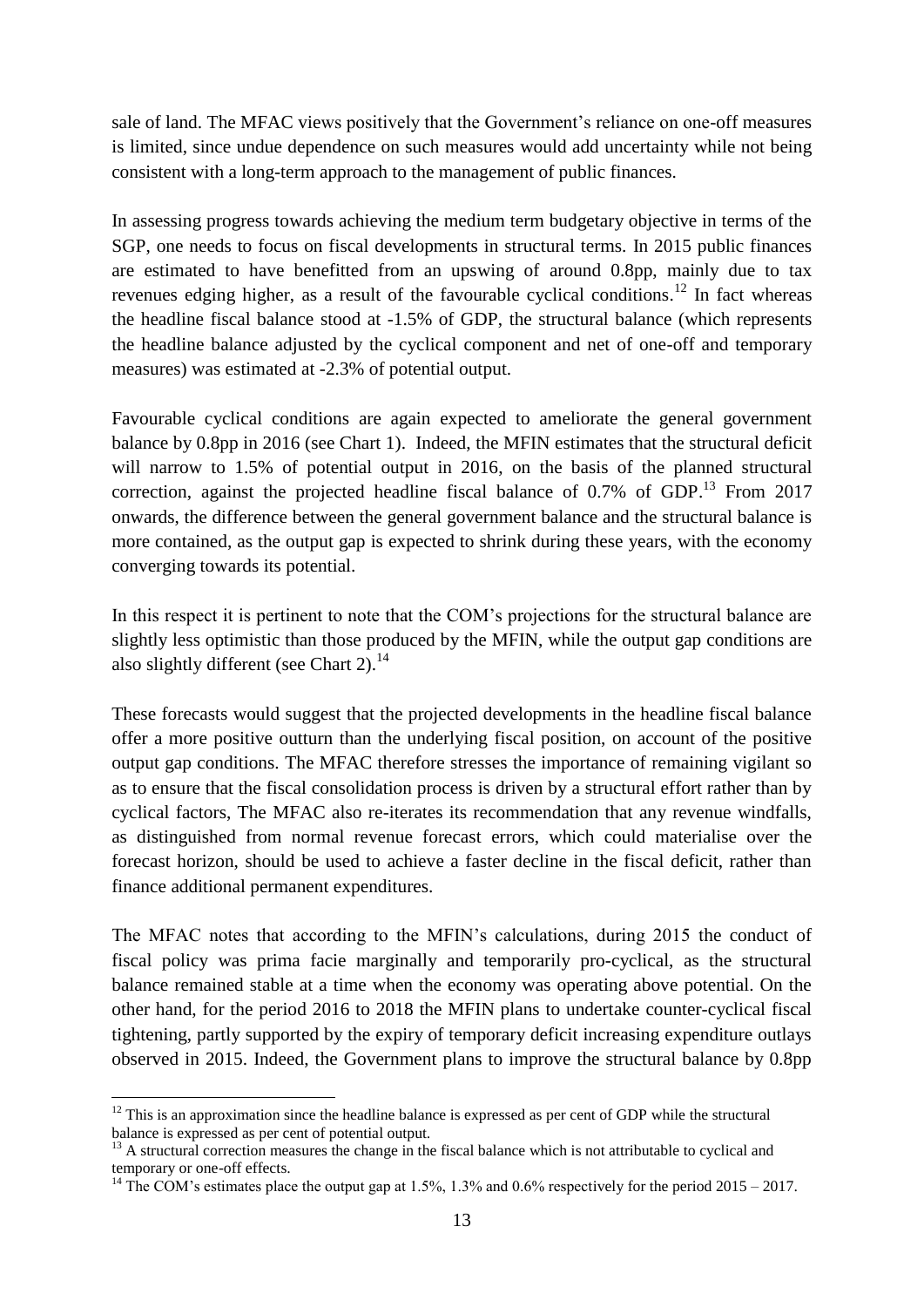in 2016 and by 0.6pp in 2017, while the economy's output gap remains positive, albeit closing off gradually (see Chart 3).





1

Whilst the MFIN projects that actual output will converge close to potential output in 2018, the planned annual structural consolidation will be maintained stable at 0.6pp. Fiscal consolidation will thus be undertaken against a background where the economy is operating above potential but cyclical conditions are tending to deteriorate. This is in line with the general consensus among economists that fiscal policy should try to dampen rather than amplify the economic cycle, by improving the fiscal balance when economic conditions are favourable and vice-versa.<sup>15</sup> The MFAC welcomes the Government's intention to undertake a fiscal contraction (as suggested by an improvement in the structural balance) at a time when an above-potential level of economic activity is expected to prevail.<sup>16</sup> This should help sustain a steady momentum towards the MTO.

Notwithstanding that the output gap is expected to turn marginally negative in 2019, the Government plans to undertake further improvement in the structural balance, equivalent to 0.5pp. This implies that in 2019 there would be pro-cyclical fiscal tightening.<sup>17</sup> The MFAC

*Source: MFIN, COM*

<sup>&</sup>lt;sup>15</sup> Economic cycles basically refer to the tendency that economies experience periods of buoyant activity and periods when activity is more subdued.

<sup>&</sup>lt;sup>16</sup> A change in the structural balance gives an indication of whether the Government is undertaking underlying fiscal tightening or loosening by excluding the effects generated by the economic cycle and temporary factors,.

 $17$  The 2019 pro-cyclicality refers to the fact that the fiscal tightening will be coinciding with a period when the economy will be operating below potential.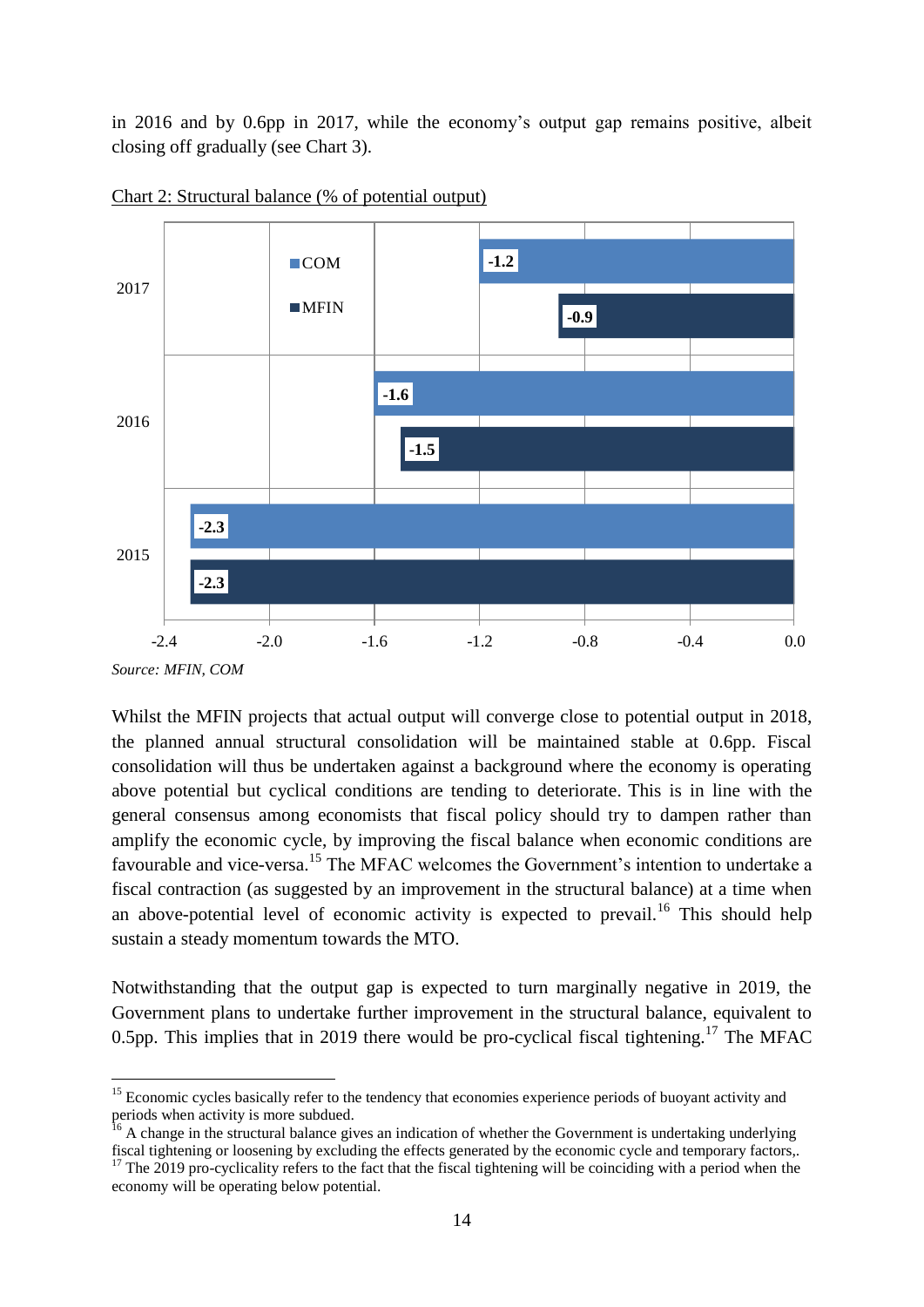considers that this level of prudence should not create any undue negative economic effects, as indicated by the MFIN's forecast of 2.4% real economic growth for that year. However, it may prove somewhat more challenging to implement such tightening under conditions of below-potential level of activity.



Chart 3: Change in the structural balance and the output gap (% of potential GDP)

*Source: MFIN*

<u>.</u>

#### **4. Compliance with fiscal rules**

The SGP features two fiscal rules which Malta has to respect, as a euro area Member State which is subject to the preventive  $arm$ .<sup>18</sup> In particular, the country needs to respect:

- **the debt criterion**, which prescribes the required path for the scaling back of the debt-to-GDP ratio for those countries whose debt ratio exceeds the 60% of GDP threshold;
- **the structural balance pillar**, which prescribes the required underlying improvement in the fiscal balance in structural terms, conditional on the macroeconomic conditions. It is to be noted that when evaluating the structural effort, an overall assessment will

<sup>&</sup>lt;sup>18</sup> For an overview of the various rules refer to Boxes 2, 3 and 4 contained in the report 'An assessment of the Medium-Term Fiscal Strategy 2015-2018, Annual Report 2014 and Half-Yearly Report 2015', available on the MFAC's website.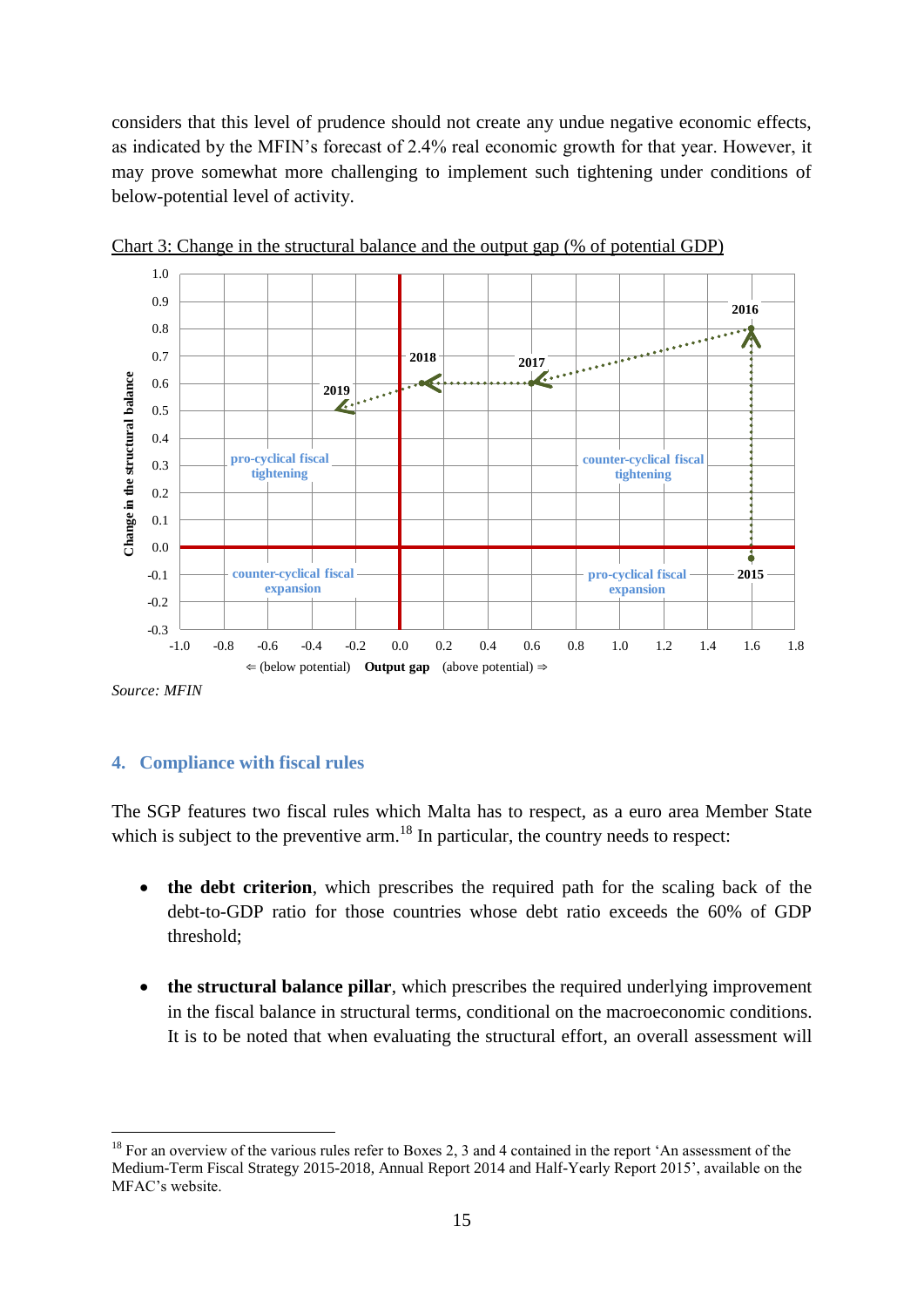also include an evaluation of compliance with **the expenditure benchmark**, which prescribes the limit for the annual growth in 'adjusted' total expenditure.<sup>19</sup>

Whereas the structural balance pillar and the debt criterion are explicitly mentioned in the FRA, respectively through Articles 8 and 9, the expenditure benchmark is only indirectly referred to, specifically in the case that a warning of a significant deviation is issued by the Commission on the basis of the expenditure benchmark, in terms of Article 11. In this context the MFAC considers the evaluation of compliance with the expenditure benchmark equally important in evaluating the compliance with the obligations of the SGP, given that such evaluation is also within the MFAC's mandate.

#### **4.1. Debt criterion**

<u>.</u>

As at the end of 2015, Malta's debt-to-GDP ratio exceeded the 60% threshold, and therefore the country must ensure that the debt ratio is sufficiently diminishing and approaching the 60% requirement at a satisfactory pace.<sup>20</sup> The ensuing benchmark debt ratio for 2015 was calculated at  $69.1\%$  (see Chart 4).<sup>21</sup>

This requirement was respected in 2015 since Malta's gross debt ratio amounted to 63.9% of GDP, aided by the elevated nominal GDP growth rate, of 8.8%, which was recorded during that year. Overall, both according to the MFIN's calculations and the COM's forecast, the debt rule is estimated to have been respected in its forward-looking dimension. It is worth noting that the buffer between the benchmark debt ratio in 2015 and actual debt ratio was rather significant, at 5.2pp, as a result of a faster decline in this ratio when compared to the requirements.<sup>22</sup>

The debt criterion is expected to be met again in 2016 as the gross debt-to-GDP ratio is projected to decline to 62.6% according to the MFIN's plans and to 60.9% according to the COM's projections. In either case the debt projections are below the benchmark, estimated at 67.1% using the MFIN's inputs and 65.8% on the basis of the COM's figures. This is also the

<sup>&</sup>lt;sup>19</sup> The expenditure benchmark is a reference value for the permissible expenditure growth which depends on estimates for potential GDP growth. Any excess expenditure must be matched by discretionary revenue measures. The expenditure rule does not apply to total expenditure but rather should exclude cyclical unemployment spending, interest expenditure and expenditure on EU programmes that are fully-matched by EU funds revenue. Further adjustment relates to investment which is aggregated over a 4-year period, owing to the volatile nature of this expenditure component.

<sup>&</sup>lt;sup>20</sup> 'Sufficiently diminishing' and 'satisfactory pace' are defined in Regulation (EC) 1467/97 as being fulfilled if "the differential [of the debt ratio] with respect to the reference value has decreased over the previous three years at an average rate of 1/20th per year as a benchmark". The Regulation then specifies that "the requirement under the debt criterion shall also be considered to be fulfilled if the budgetary forecasts of the Commission indicate that the required reduction in the differential will occur over the three-year period encompassing the two years following the final year for which data is available". Source: Vade Mecum on the Stability and Growth Pact, 2016 edition.

<sup>&</sup>lt;sup>21</sup> The benchmark is arrived at by adding up the debt ratio and the gap to the debt benchmark published by the COM in its assessment of Malta's USP.

<sup>&</sup>lt;sup>22</sup> The COM, in its assessment of Malta's USP notes that 'while a precise comparison of debt-to-GDP ratios from different programmes is not possible due to high GDP growth that occurred in 2015, it is worth noting that the debt is now projected to follow a faster pace of reduction compared to the previous programme'.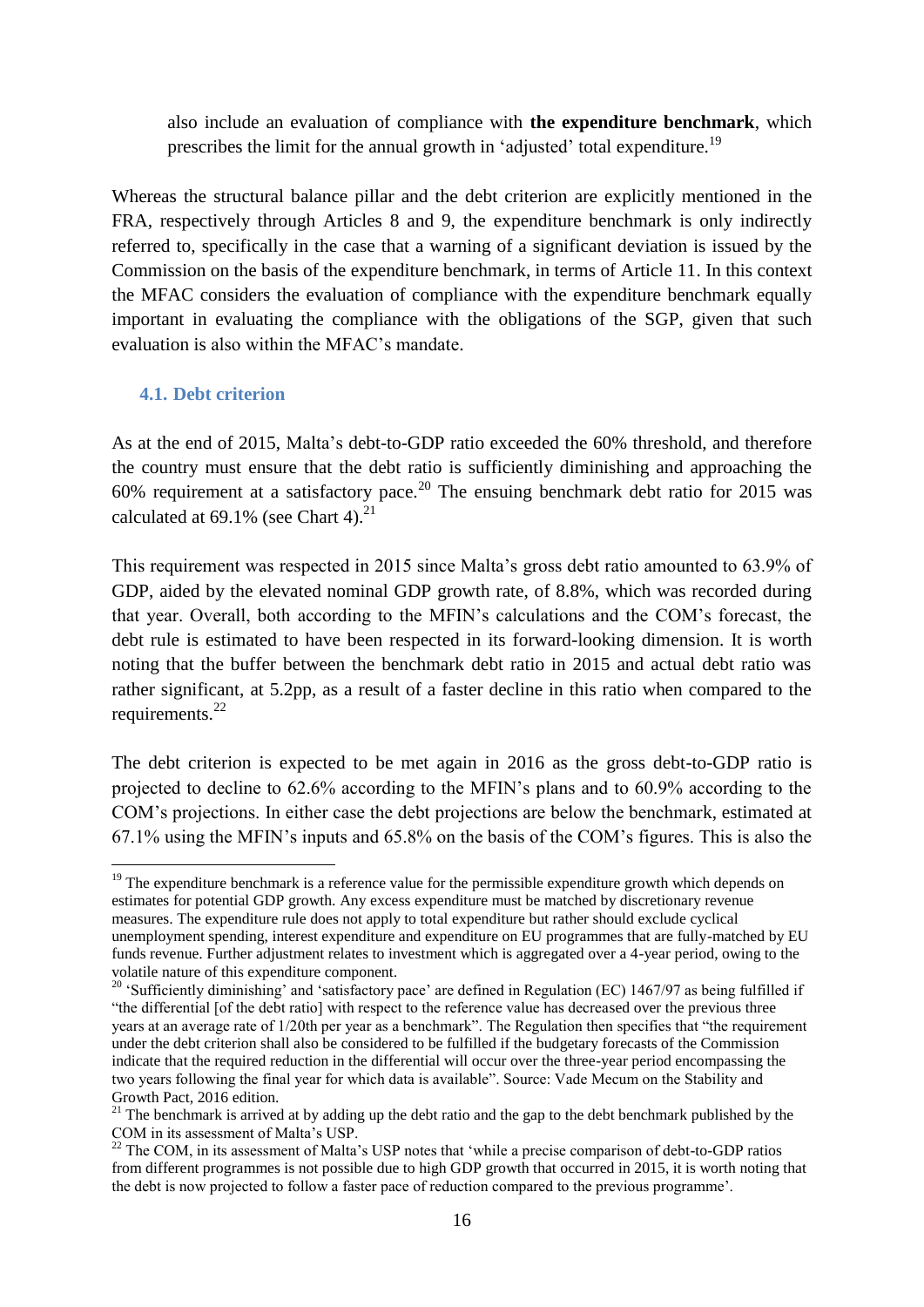result of the favourable downward push to the debt ratio resulting from the 6.8% expansion in nominal GDP projected for 2016.



Chart 4: Developments in the debt ratio (% of GDP)<sup>23</sup>

According to the MFIN, the debt ratio is set to fall to 60.4% of GDP in 2017, and proceed along a downward trajectory, to below the 60% threshold, in the following two years. As a result, the debt criterion is expected to be met according to the MFIN's calculations. The COM's projections actually indicate that the debt ratio would fall to below the 60% of GDP threshold by 2017. Indeed, the MFAC identified possible downside risks to the MFIN's debt projections particularly should stock flow adjustments turn out less than anticipated within the USP.

## **4.2. Structural balance pillar**

1

Fiscal consolidation requires that the improvement in public finances is the result of structural efforts, as distinguished from cyclical, temporary and other one-off effects. In this respect, in 2015, the EC recommended to Malta to achieve a fiscal adjustment in 2015 and in 2016 of at least 0.6% of GDP annually. The 2016 EC's country-specific recommendations restated that Malta should achieve an annual fiscal adjustment of 0.6% of GDP in 2016 and extended this requirement also for 2017. The required size of the fiscal correction follows the

 $^{23}$  The COM does not publish debt forecasts for 2018 and 2019 in its assessment of the USP.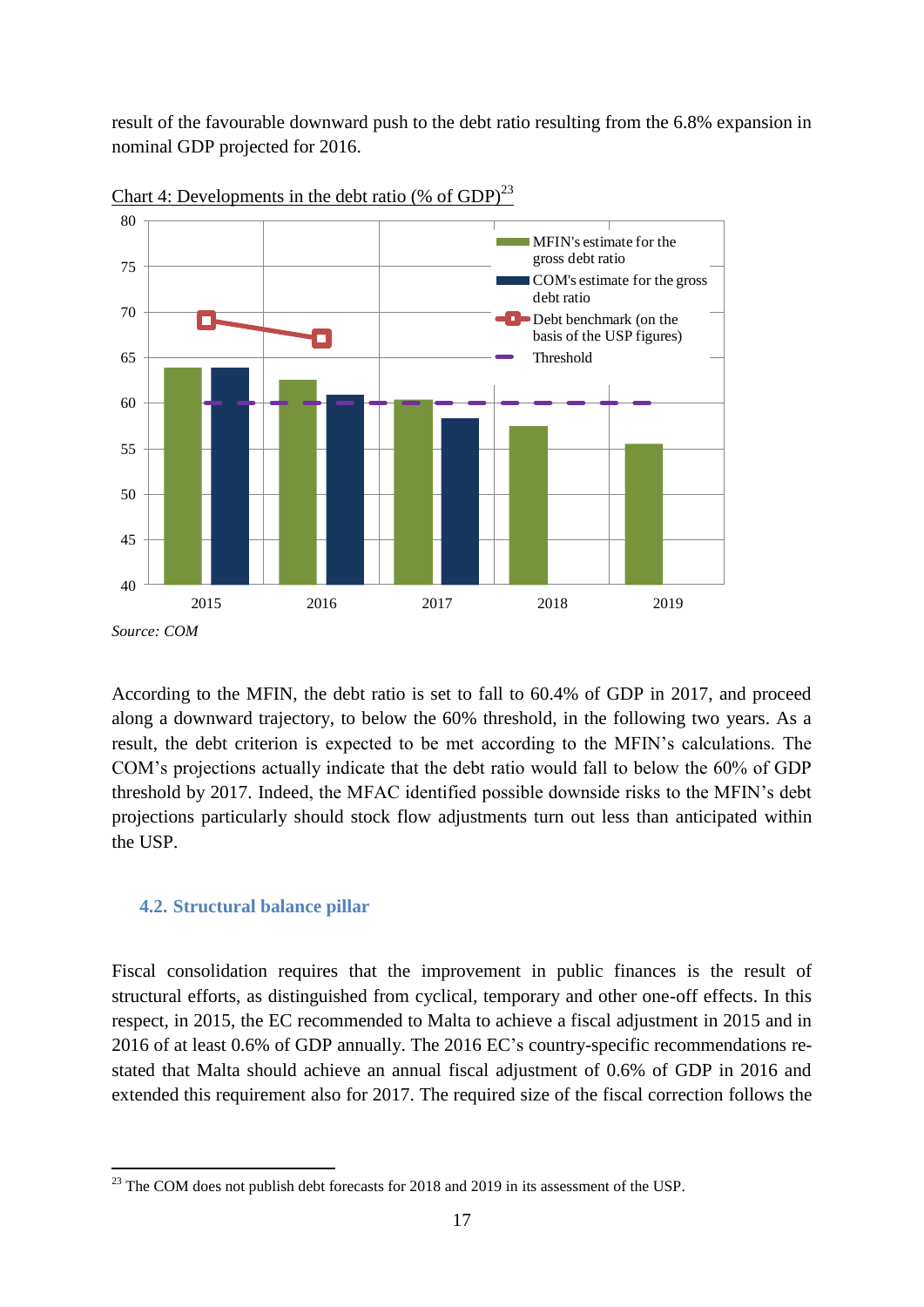assessment by the COM that economic conditions in Malta reflect 'good times', as suggested by the positive output gap. $^{24}$ 

On the basis of the 2015 fiscal turnout in absolute terms, as well as the macroeconomic statistics available at the time of the USP assessment carried out by the COM, the structural balance was estimated by the MFIN to have been stable while by the COM to have deteriorated by 0.1pp of GDP, compared to 2014 (see Chart 5). Hence the actual structural effort undertaken during 2015 fell significantly short of the consolidation requirement for the year. However, the MFAC considers that there are valid reasons and circumstances as identified in the COM's assessment of the USP which would suggest that this indicator may need to be considered with caution.



Chart 5: Structural effort (pp of GDP)

*Source: MFIN, COM*

<u>.</u>

On the basis of the commonly agreed methodology regarding the structural balance, the 2015 improvement in public finances (in absolute terms) was fully ascribed to cyclical developments, which are thus not part of the 'structural effort'. The MFAC acknowledges that revisions to the 2014 figures have played a part and the common methodology adopted may not always adequately capture all the peculiarities of the Maltese economy and public finance developments.

 $^{24}$  The required structural effort depends not only on the size of the output gap but also whether the actual growth rate is below or above the potential growth rate. In 2015 the actual growth rate exceeded the potential growth rate by 1.6pp and therefore a structural effort exceeding 0.5% was required in terms of the SGP.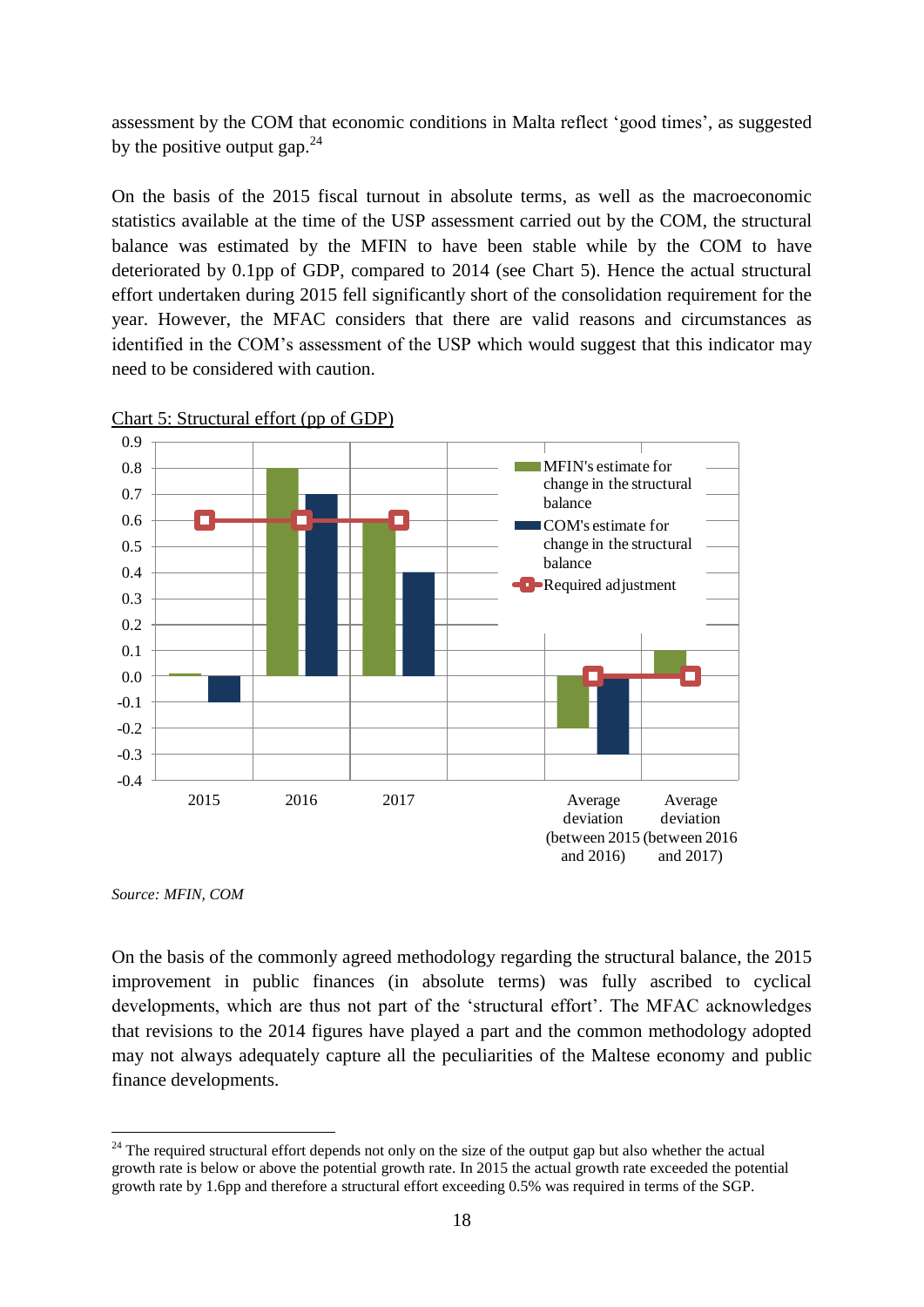The MFAC shares the same view of the COM that the main reasons for the lack of structural effort recorded in 2015 can be ascribed to a number of factors, one of which being the fact that the more than expected GDP growth does not appear to have been sufficiently tax-rich, besides the fact that the eventual proceeds from the IIP turned lower than expected in view of processing delays. These factors were estimated to lead to revenue shortfalls equivalent to some 0.7% points of GDP which diminished the recorded structural effort. The additional expenditure necessary to co-finance the 2015 upsurge in projects financed through the EU funds also had an impact on the structural effort of 0.4% points against what was originally targeted. Furthermore, the COM notes that the 'sizable revision in the output gap', which is something rather extraordinary, has played an important role in the difference between the planned and the actual structural effort for the year.<sup>25</sup> Indeed, while in the Draft Budgetary Plan (DBP) for 2016, the output gap was estimated by the MFIN to be 0.42% of potential output, according to the USP  $2016 - 2019$  this was revised upwards to 1.6% of potential output. In this context, it is pertinent to note that the COM, in its assessment of the USP states that 'correcting for these factors, the structural balance pillar would have pointed to compliance with the required adjustment towards the MTO'.

The MFIN's planned fiscal effort for 2016 and 2017 is estimated at 0.8pp and 0.6pp respectively. As recalculated by the COM on the basis of the information in the USP, and according to the commonly agreed methodology, the change in the structural balance is estimated at 0.7pp annually for these two years.<sup>26</sup> As a result, the requirement for the annual structural effort for both 2016 and 2017 should be met if such projections materialise. Nonetheless, owing to the deviation from the required adjustment in 2015, the average adjustment for the two year period 2015 to 2016 would still fall some 0.3pp short of the requirement for this period. In this respect, it is pertinent to note that in the latest USP the Government has included a number of additional measures aiming to reduce expenditures by  $E15$  million, mainly related to compensation of employees, capital transfers and intermediate consumption. These measures should reduce the deviation from the required adjustment level for the period 2015 – 2016 by an amount equivalent to 0.2% of GDP. On the other hand, over the two-year period 2016 to 2017, the consolidation effort is expected to exceed the minimum requirement by some 0.1pp.

An analysis of the COM's own projections for the structural balance, would lead to a similar assessment for the 2016 annual structural effort, which at 0.7pp is expected to be 0.1pp higher than the required level. On the other hand, the structural effort for 2017 based on a nopolicy-change scenario is calculated by the COM at 0.4pp, which would be 0.2pp below the requirement. As a result, the COM's calculations for the two-year average deviation for the

<u>.</u>

 $25$  The change in the output gap conditions was mainly the result of a much higher than anticipated growth in 2015 and a downward revision to growth in 2014.

<sup>&</sup>lt;sup>26</sup> Recalculations by the COM may occur when the estimates produced by a country may not be fully in line with the methods specified by the COM. The small difference between the MFIN's calculations and the COM's recalculations may also be due to rounding.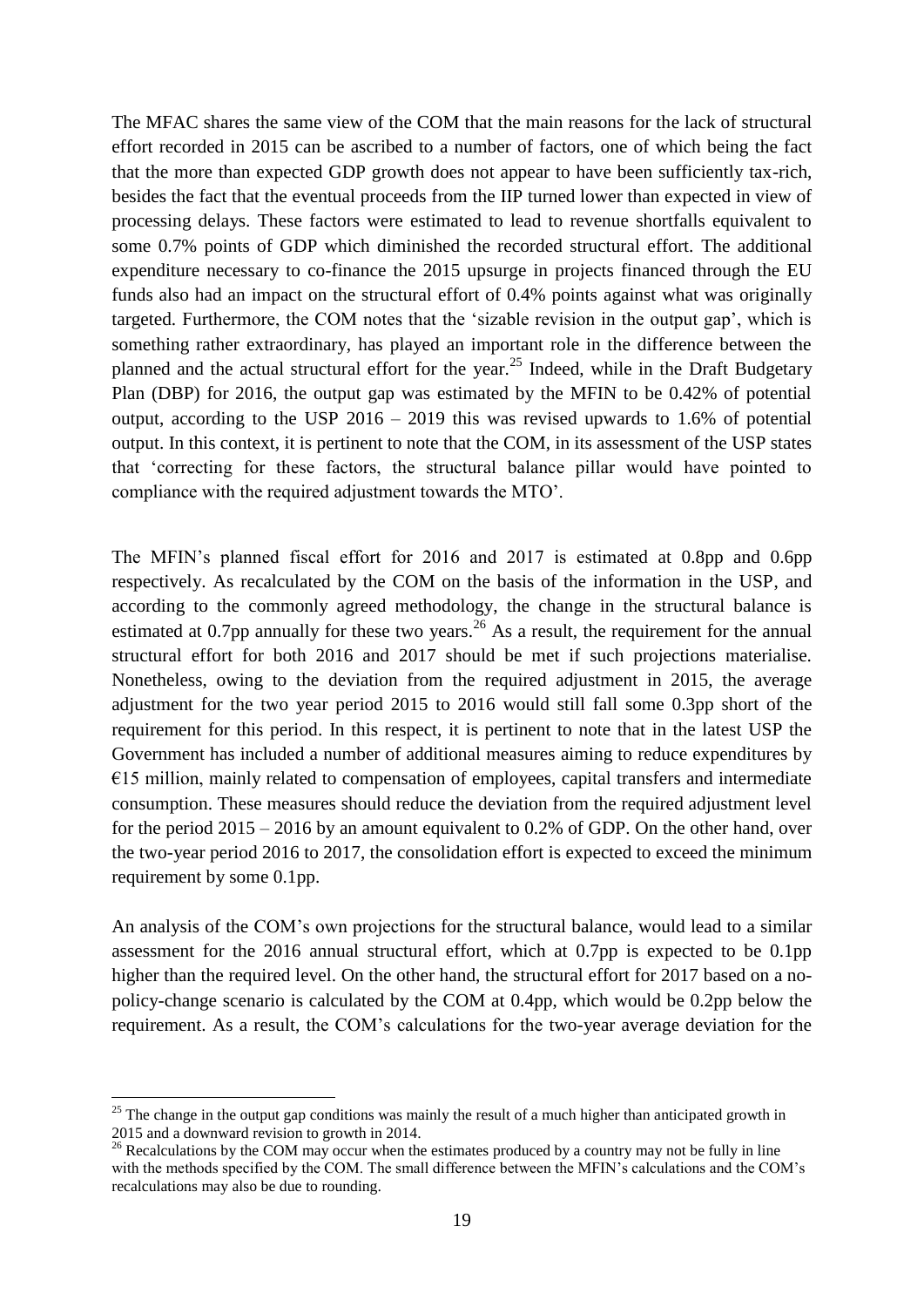period 2015 – 2016 is identical to the MFIN's estimated shortfall of 0.3pp, while for the 2016 – 2017 period the COM's calculations indicate no deviation from the requirement.

While acknowledging that the evaluation of structural conditions could be rather challenging in view of ongoing revisions in the output gap estimates, the MFAC would like to recommend that increased attention should be given by the MFIN to the structural balance, as ultimately the COM evaluates progress towards the MTO on the basis of developments in the structural balance rather than the headline balance.

#### **4.3. Expenditure benchmark pillar**

Fiscal consolidation requires that expenditure growth is contained, entailing that overall government expenditure, netted out of certain items, is less that the preset benchmark rate. Specifically for Malta, the applicable reference rates for the expenditure benchmark for the years 2015, 2016 and 2017 were respectively estimated by the COM at 0.3%, 1.3% and 1.8% (see Chart 6). These rates are primarily determined on the basis of ten-year potential GDP growth rates, comprising both a backward element and forward-looking element.



Chart 6: Expenditure growth (%)

In 2015, the applicable reference rate was exceeded by 1.1pp. Around half of this gap, or 0.5pp, is attributed to the spike in capital expenditure, in turn driven by the hike in the cofinancing element related to projects financed under EU programmes, in order to boost the take-up of EU Funds under the Programme Period 2007 – 2013, before their expiry in 2015. Another 0.2pp was due to the interplay of one-off measures, both on the revenue and on the

*Source: MFIN, COM*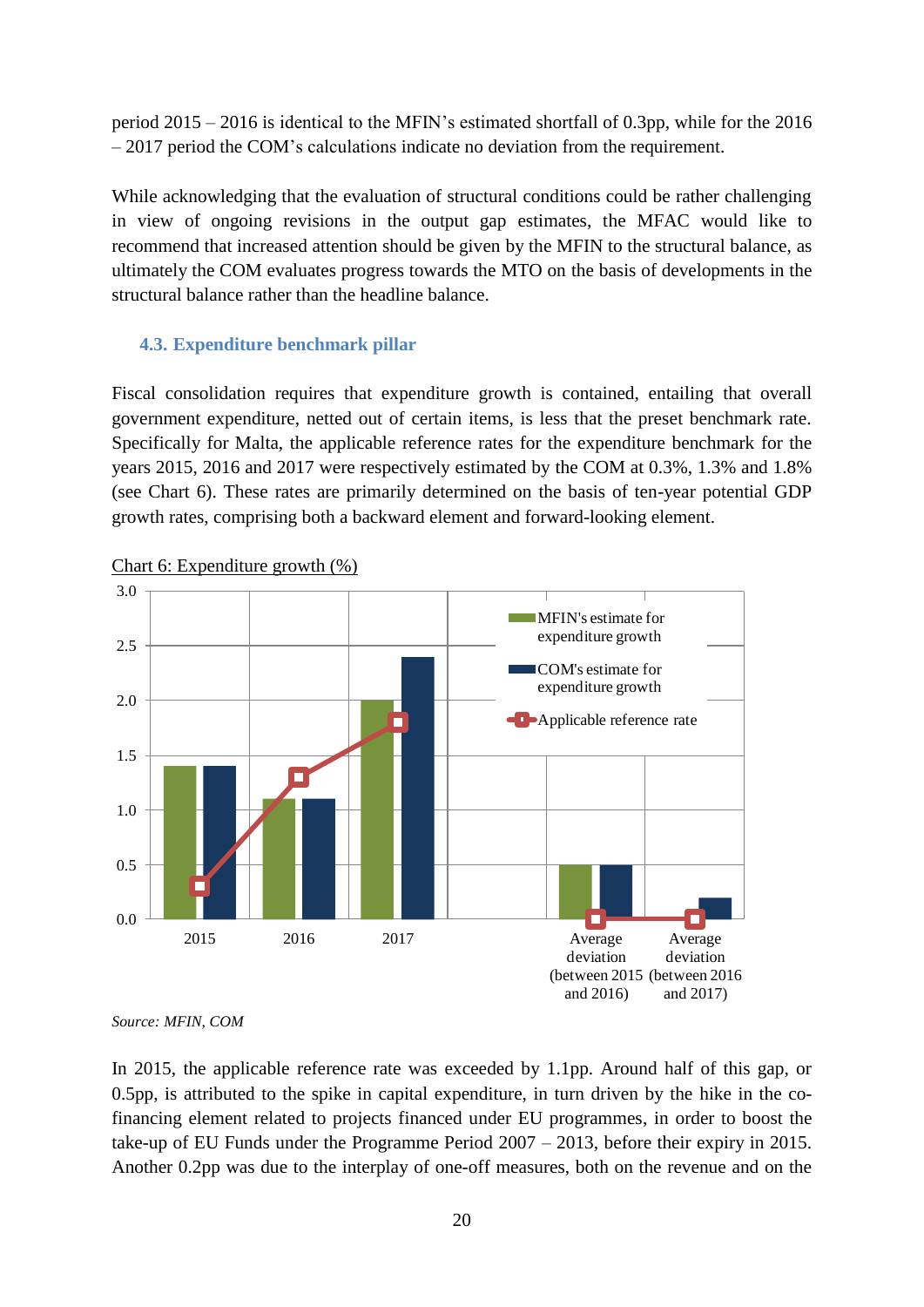expenditure side.<sup>27</sup> Taking into account all these elements, the deviation is reduced to 0.4pp leading the COM to conclude that Malta has registered "some but close to significant deviation from the adjustment path towards the MTO in 2015".

However, in 2016, according to the MFIN's plans and the COM's projections, expenditure growth will be contained to 0.2pp below the specified benchmark. This is also facilitated through the lower uptake of EU funds compared to a year earlier, hence requiring lower cofinancing. On the contrary, in 2017 the projections indicate that the expenditure benchmark will again be exceeded, by 0.2pp in the case of the MFIN's projections and by 0.6pp according to the COM's projections, based on the no-policy-change assumption. Thus, for the period 2015 – 2016, both the MFIN and the COM expect an average deviation of 0.5pp. On the other hand, for the period 2016 – 2017, according to the MFIN's forecasts there should be no deviation while the COM expects a small deviation equivalent to 0.2pp.

The MFAC acknowledges that in a situation where the economy is undergoing structural changes, estimates of potential output growth may be volatile and not necessarily robust. However, it invites the Government to exert further restraint in expenditure in order to address the risk of a significant deviation from the reference rate and thereby ensure full compliance with the expenditure growth benchmark. Indirectly this would also help to address the risk that revenue windfalls are channelled into higher expenditures.

## **5. Sustainability of public finances**

<u>.</u>

As confirmed by COM's periodic sustainability analysis, there do not appear to be risks to fiscal sustainability in the short term, on the basis of various fiscal and financial competitiveness indicators. The COM's medium term outlook also suggests a resilient scenario, with low risks to fiscal sustainability. On the other hand, the COM's projections for the long term point towards possible medium risks to fiscal sustainability (see Box 2).

## **Box 2: The COM's fiscal sustainability analysis**

Pressures on public finances may arise in the short term, medium term or in the long term. Since the time available for policy action differs, it is thus important to distinguish between the various horizons over which fiscal challenges may be posed. The more fiscal risks are identified in the short-term, the more urgent the need for corrective action, while when such risks relate mainly to the long-term, there will be more time available to design appropriate policy changes.

 $27$  In 2014, temporary measures and one-off effects included the Investment Registration Scheme, sale of land and the adjustment of the national contribution to the EU budget. In 2015, temporary and one-off measures amounted to less and were mainly related to the sale of land.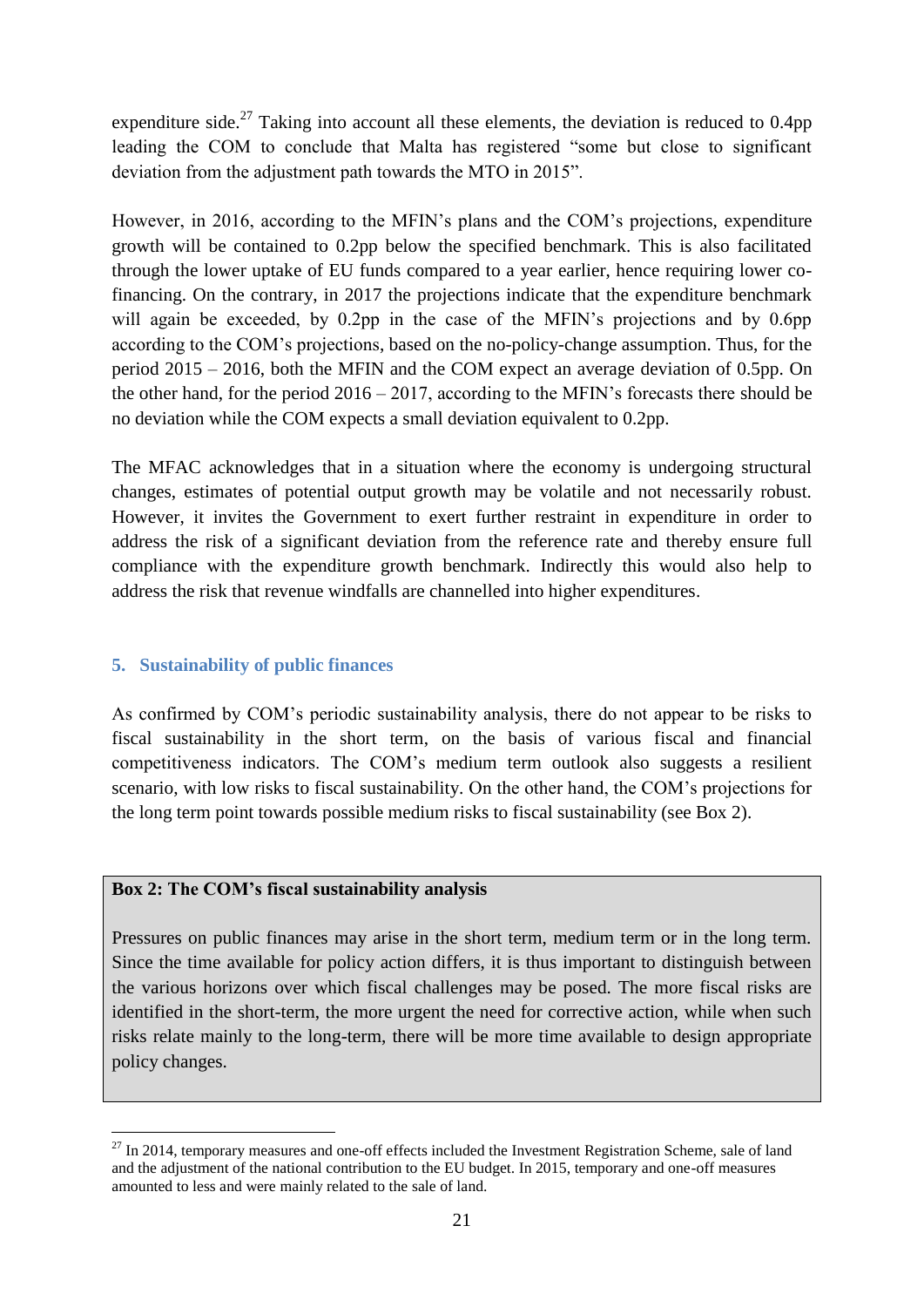In this respect, the COM uses a methodology which aims to identify whether on the basis of a 'no-policy change' scenario, risks are likely to emerge, within a year, by 2030 or in the distant future.<sup>28</sup> The quantitative indicators are respectively referred to as S0, S1 and S2.<sup>29</sup>

The S0 indicator incorporates 14 variables under the sub-component 'fiscal index' and another 14 variables under the sub-component 'financial competitiveness index' (see Table A). These two sub-indices mainly capture fiscal and macroeconomic conditions which empirical evidence has shown to be good predictors of fiscal stress.

Table A: Components of the S0 indicator

1

| <b>Fiscal index</b>                                                                                                                                                                                                                                                                                                                                                                                                                                                                                                                                                                                                                                                   | <b>Financial competitiveness index</b>                                                                                                                                                                                                                                                                                                                                                                                                                                                                                                                                                                                                                         |
|-----------------------------------------------------------------------------------------------------------------------------------------------------------------------------------------------------------------------------------------------------------------------------------------------------------------------------------------------------------------------------------------------------------------------------------------------------------------------------------------------------------------------------------------------------------------------------------------------------------------------------------------------------------------------|----------------------------------------------------------------------------------------------------------------------------------------------------------------------------------------------------------------------------------------------------------------------------------------------------------------------------------------------------------------------------------------------------------------------------------------------------------------------------------------------------------------------------------------------------------------------------------------------------------------------------------------------------------------|
| 1. Balance, % GDP<br>Primary balance, % GDP<br>2.<br>Cyclically adjusted balance, % GDP<br>3.<br>Stabilizing primary balance, % GDP<br>4.<br>Gross debt, % GDP<br>5.<br>Change in gross debt, % GDP<br>6.<br>Short-term debt, government, % GDP<br>7.<br>8. Net debt, % GDP<br>9. Gross financing needs, % GDP<br>10. Interest rate-growth rate differential<br>11. Change in expenditure of general<br>government, % GDP<br>12. Change in final consumption expenditure<br>of general government, % GDP<br>13. Old-age dependency ratio 20 years ahead<br>14. Average yearly change in projected age-<br>related public expenditure as % of GDP<br>over next 5 years | 1. Net international investment position, %<br><b>GDP</b><br>2. Net savings of households, % GDP<br>3. Private sector debt, % GDP<br>4. Private sector credit flow, % GDP<br>5. Leverage, financial corporations<br>Short-term debt, non-financial<br>6.<br>corporations, % GDP<br>7. Short-term debt, households, % GDP<br>8. Construction, % value added<br>9. Current account, 3-year backward<br>moving average, % GDP<br>10. Change (3 years) of real effective<br>exchange rate, based on exports deflator<br>11. Change (3 years) in nominal unit labour<br>costs<br>12. Yield curve<br>13. Real GDP growth<br>14. GDP per capita in PPP, % of US level |
| Source: COM                                                                                                                                                                                                                                                                                                                                                                                                                                                                                                                                                                                                                                                           |                                                                                                                                                                                                                                                                                                                                                                                                                                                                                                                                                                                                                                                                |

According to the assessment carried out by the COM, in the case of Malta **the short term risks are low** as measured by the S0 indicator, with both the fiscal sub-index and the financial and competitiveness sub-index pointing towards low risks.<sup>30</sup> This is in line with Malta's recent improvements in public finance conditions and the current benign macroeconomic conditions.

<sup>&</sup>lt;sup>28</sup> A 'no-policy change' scenario means that the existing policies are assumed to remain in place throughout the full forecast horizon.

<sup>&</sup>lt;sup>29</sup> For further details on the methodology and the results for the various EU Member States, refer to the 'Fiscal Sustainability Report 2015', available on: [http://ec.europa.eu/economy\\_finance/publications/eeip/ip018\\_en.htm.](http://ec.europa.eu/economy_finance/publications/eeip/ip018_en.htm)

<sup>&</sup>lt;sup>30</sup> In the case of Malta, the value of the S0 indicator was calculated at 0.1, which is significantly below the applicable threshold of 0.43. The figures for the various indicators have been updated by the COM in its assessment of Malta's latest USP, when compared to the figures shown in the Fiscal Sustainability Report 2015.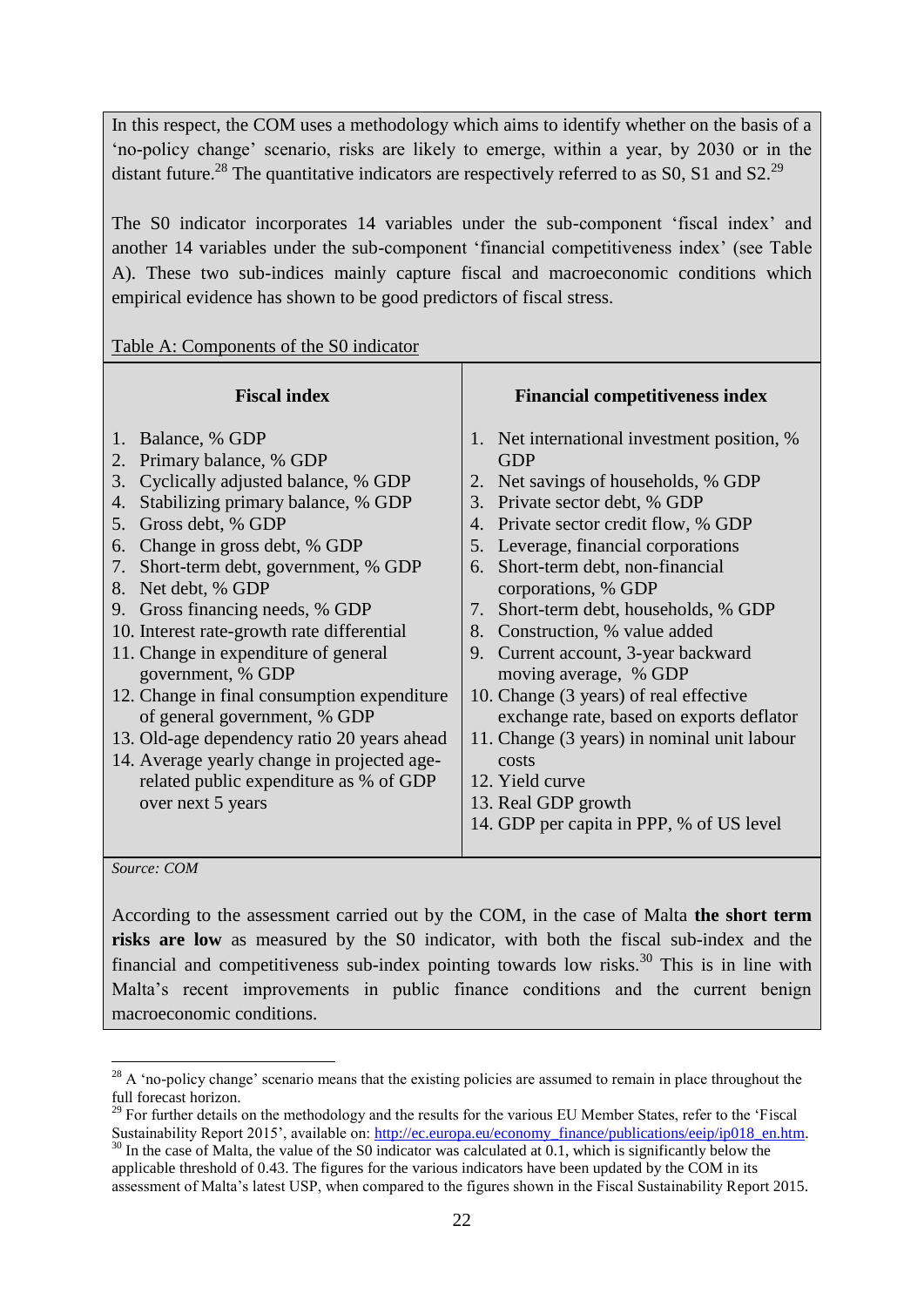On the other hand, the S1 and S2 indicators are based on the inter-temporal constraint facing governments, namely that the current public debt and the discounted value of future public expenditure is covered by the discounted value of future public revenues. However, whereas the S1 indicator measures the required fiscal adjustment to ensure that the 60% public-debtto-GDP ratio can be attained by 2030, the S2 indicator measures the adjustment necessary to ensure that the debt-to-GDP ratio stabilises over the infinite horizon (see Table B). Thus, the S1 and S2 indicators are forward looking (as opposed to the S0 indicator which is mainly backward looking), and importantly, factor in those expenditures which may be slowly but steadily increasing over time, particularly as a result of ageing.

#### Table B: S1 and S2 sub-components

|                | Required<br>adjustment given<br>initial budgetary<br>position |     | Required adjustment<br>to reach debt ratio of<br>60% in 2030       |     | Required adjustment due to<br>cost of ageing                                                                |
|----------------|---------------------------------------------------------------|-----|--------------------------------------------------------------------|-----|-------------------------------------------------------------------------------------------------------------|
| S <sub>1</sub> | Gap to debt<br>stabilising primary<br>balance                 | $+$ | Additional<br>adjustment to reach<br>the 60% debt ratio in<br>2030 | $+$ | Additional adjustment<br>required to finance the<br>increase in public spending<br>due to ageing up to 2030 |
| S <sub>2</sub> | Gap to debt<br>stabilising primary<br>balance                 | $+$ | $\overline{0}$                                                     | $+$ | Additional adjustment<br>required to finance the<br>increase in public spending<br>over infinite horizon    |

#### *Source: COM*

1

In the case of Malta, **medium term risks**, based on the **S1 indicator,** are estimated to be low.<sup>31</sup> Indeed, according to the COM's projections, the gross debt ratio will fall below 60% of GDP by 2017 and thereafter the costs of ageing are not expected to contribute to breach again this debt threshold, at least up until 2030. On the other hand, as regards the **long term**, the **S2 indicator places Malta in the medium risk** territory. 32 This is entirely attributable to the fact that in the long term, the costs of ageing are expected to be significant, particularly as a result of the projected higher outlays driven by pensions, health care and long term care. These higher costs are expected to more than offset Malta's favourable initial budgetary position.

<sup>&</sup>lt;sup>31</sup> In the case of Malta, the value of the S1 indicator was calculated at -0.9pp of GDP. A negative value by definition classifies a country as low risk since it implies that a country may be able to undertake some fiscal loosening without breaching the debt threshold within the specified timeframe.

 $32$  In the case of Malta, the value of the S2 indicator was calculated at 4.3% of GDP, which falls within the bracket of 2-6%, which is the category for medium risk. This means that an adjustment effort of 4.3% of GDP is required in order to ensure that the debt-to-GDP ratio does not embark on an upward path.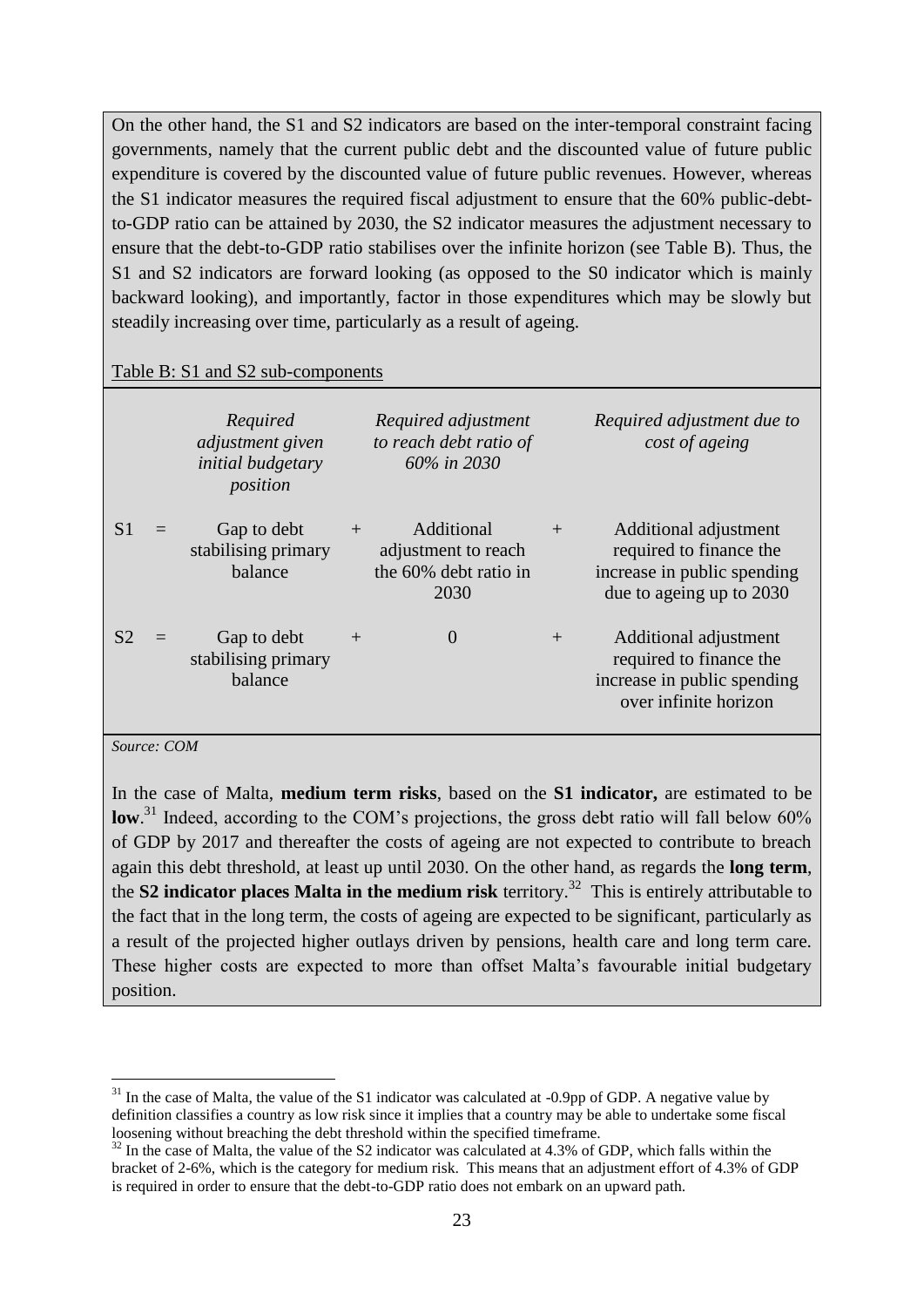The long-term challenges facing Malta's public finances depend to a large extent on the anticipated developments in the population and the macroeconomic outlook. Indeed, a country's population dynamics determine expenditure pressures, not only as a result of the increase in the size of the population but also in view of changes in its composition, particularly the balance between the working and non-working population. Among the developed countries, an ageing population is a prime determinant of upward expenditure pressures, driven in particular by higher outlays on pensions and on health.

The MTFS presents long term expenditure estimates by the MFIN, based on methodologies applied at an EU level on age-related expenditures.<sup>33</sup> These long-term projections provide an indication of the timing and scale of economic changes that would result from an ageing population under a 'no-policy change' scenario. The aim of such projections is to show where, when, and to what extent, ageing pressures will accelerate as a generation retires and the average life span increases. Hence, the projections are helpful in highlighting the immediate and future policy challenges posed for governments by demographic trends.

Such estimates are however particularly dependent on the assumed long-term macroeconomic outlook, and in particular the assumed population growth rate, the assumed migration patterns and the long term potential growth rate. Owing to the greater uncertainty associated with long term predictions, these forecasts should thus be interpreted with caution and should serve mainly to indicate a general pattern, rather than a definite path.

According to the MFIN's projections (based on the EUROPOP 2013 dataset), Malta's population is expected to increase from  $422,556$  in 2013 to  $476,383$  by 2060 (see Table 2).<sup>34</sup> Life expectancy at birth is expected to increase by slightly more than 6 years for both males and females. The fertility rate is also expected to increase slightly, from 1.4 births per woman in 2013 to 1.8 in 2060. Net migration inflows are expected to remain positive throughout the entire forecast horizon, but decline slightly from 1,600 to 1,146 annually.

As a result of the assumptions used, the youth dependency ratio is expected to increase slightly, from 21.3% to 27.5% whereas the old-age dependency ratio will rise significantly, to practically double, from 25.8% in 2013 to 50.9% in 2060. Consequently, the total dependency ratio is expected to rise sharply from 47.1% to 78.4% over the forecast horizon.

Meanwhile, the potential growth rate is assumed to remain rather stable, but decline slightly, from 1.7% in 2013 to 1.4% in 2060. On the other hand, participation rates are expected to increase, both for males and females. Further convergence in participation rates is expected

<sup>1</sup> <sup>33</sup> Specifically, the expenditures which are considered are: pension expenditure, health and long-term care expenditure, spending on education and on unemployment benefits.

<sup>&</sup>lt;sup>34</sup> EUROPOP 2013 is the name of the population dataset produced by Eurostat with base year 2013. It takes into account the likely future size and structure of the population and is prepared every three years. For further details refer to [http://ec.europa.eu/eurostat/web/population-demography-migration-projections/population](http://ec.europa.eu/eurostat/web/population-demography-migration-projections/population-projections-data)[projections-data.](http://ec.europa.eu/eurostat/web/population-demography-migration-projections/population-projections-data) It is worth highlighting that in the case of Malta, there was a significant revision between EUROPOP 2010 and 2013 in terms of the overall size of the population. Indeed, according to the EUROPOP 2010, the size of Malta's population had been projected to decline from 412,637 in 2013 to 386,935 by 2060.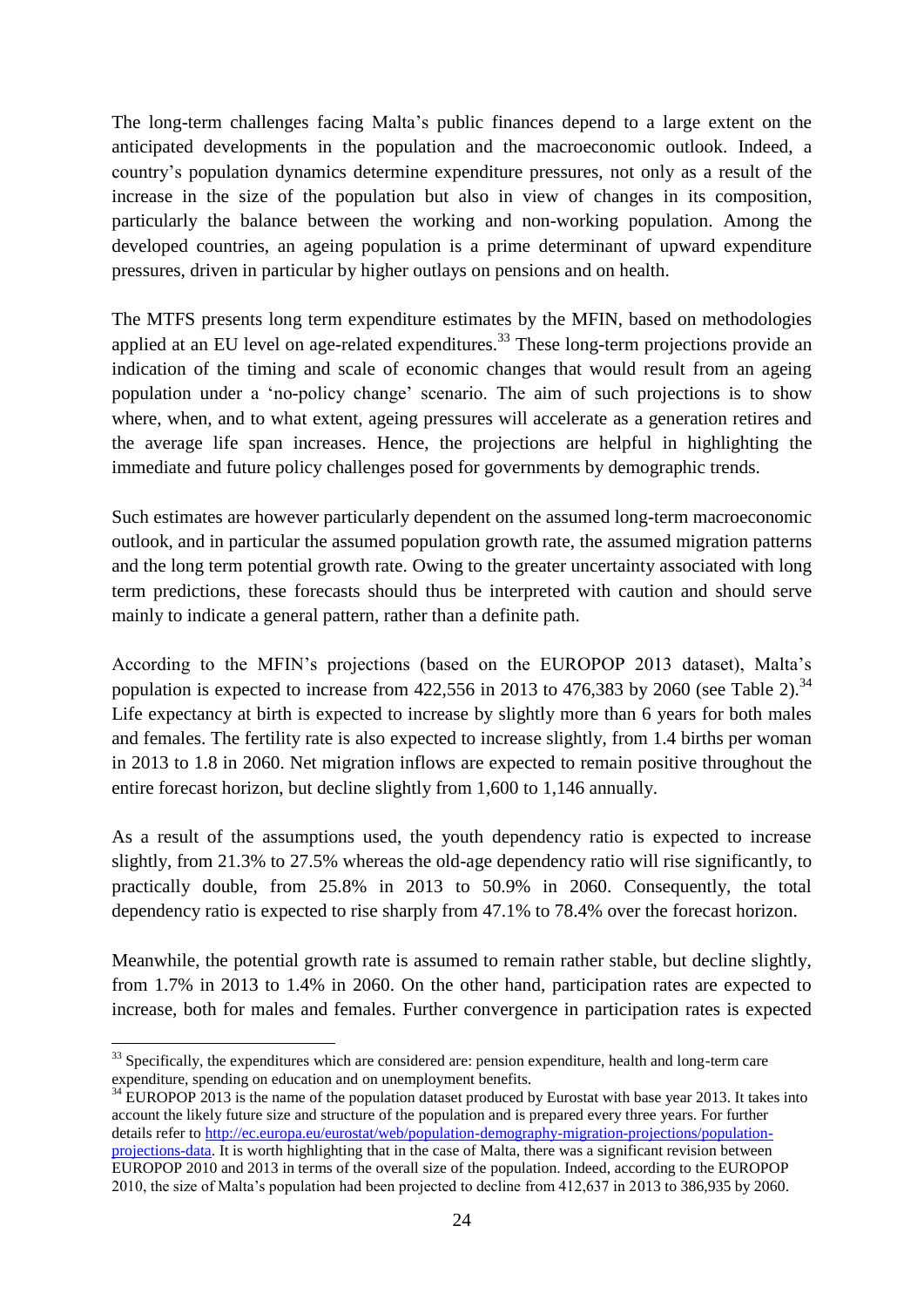as the female participation rate is expected to increase from 50.2% in 2013 to 66.9% in 2060, thereby narrowing the gap with respect to the male participation rate, which is projected to rise from 79.7% to 83.4%. As for the unemployment rate, this is expected to remain stable.

|                                                                 | 2013    | 2060    |
|-----------------------------------------------------------------|---------|---------|
| Total population (number of persons)                            | 422,556 | 476,383 |
| Life expectancy at $birth$ – male (years)                       | 78.7    | 85.1    |
| Life expectancy at $birth$ – female (years)                     | 82.8    | 89.1    |
| Fertility rate (number of births per woman)                     | 1.4     | 1.8     |
| Net inward migration (number of persons)                        | 1,600   | 1,146   |
| Working-age population $(15-64 \text{ yrs} / \text{total})$ (%) | 68.0    | 56.1    |
| Youth dependency ratio (0-14yrs / 15-64yrs) (%)                 | 21.3    | 27.5    |
| Old-age dependency ratio $(65+\gamma rs / 15-64\gamma rs)$ (%)  | 25.8    | 50.9    |
| Total dependency ratio (%)                                      | 47.1    | 78.4    |
| Potential growth rate (%)                                       | 1.7     | 1.4     |
| Male participation rate (%)                                     | 79.7    | 83.4    |
| Female participation rate (%)                                   | 50.2    | 66.9    |
| Unemployment rate $(\%)$                                        | 6.5     | 6.7     |

|  | Table 2: Long-term macroeconomic projections |  |
|--|----------------------------------------------|--|
|  |                                              |  |

*Source: Ageing Working Group, Annual Report 2015*

On the basis of the before-mentioned population and macroeconomic projections, age-related public expenditure is expected to rise from 22.6% of GDP in 2013 to 29.2% in 2060 (see Table 3). A main contributor to the 6.6pp overall rise in the expenditure-to-GDP ratio is pension expenditure which is expected to increase by 3.2pp from 9.6% of GDP in 2013 to 12.8% of GDP in 2060. It is however worth noting that these projections cover only reforms introduced up to 2014. A number of subsequent pension reforms which are not incorporated in these projections include the launching of the Third Pillar pension scheme, referred to as the Personal Retirement Scheme, and which is being supplemented by another scheme, the Individual Savings Account (ISA), as well as the pension reforms introduced in the 2016 Budget.

The other main drivers of public expenditure growth relate to the spending on healthcare and on long-term care, which respectively are expected to edge up by 2.1pp and 1.2pp throughout the forecast horizon. On the other hand, both spending on education and unemployment benefits are projected to maintain a generally stable share of GDP respectively at around 6% and 0.3%.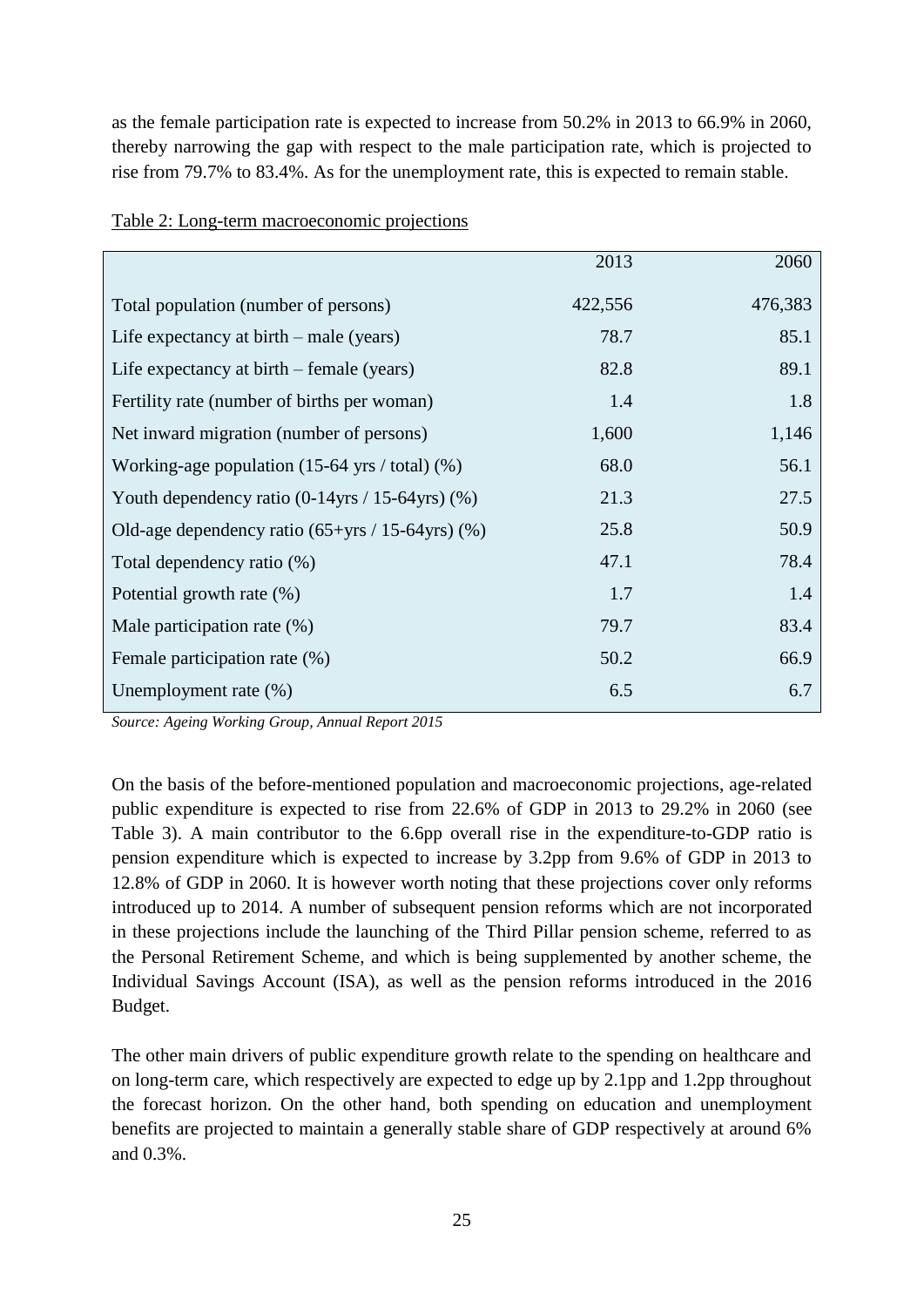The MTFS document provides an update of these long-term expenditure calculations by including interim estimates presented by the Pensions Strategy Group (PSG) about the possible impact resulting from the recently announced lengthening of the social security contributory period and the linking of the contributory period to retirement. These interim estimates project that, on the assumption of no behavioural changes, there may be an improvement in the fiscal balance amounting to 0.5% of GDP by 2060. The improvement would increase to 1.7% of GDP if one were to factor in possible changes in retirement patterns (namely later retirement).<sup>35</sup>

|                                      | 2013            | 2060 | change |  |
|--------------------------------------|-----------------|------|--------|--|
|                                      | Per cent of GDP |      | pp     |  |
| Total age-related public expenditure | 22.6            | 29.2 | 6.6    |  |
| Pension expenditure                  | 9.6             | 12.8 | 3.2    |  |
| Healthcare                           | 5.7             | 7.8  | 2.1    |  |
| Long-term care                       | 1.1             | 2.3  | 1.2    |  |
| Education expenditure                | 5.9             | 6.0  | 0.1    |  |
| Unemployment benefits                | 0.3             | 0.3  | 0.0    |  |
|                                      |                 |      |        |  |

#### Table 3: Age-related public expenditures

*Source: Ageing Working Group, Annual Report 2015*

<u>.</u>

On the basis of a high level assessment by the MFAC, it appears that according to these projections, it clear that expenditure challenges exist in the long term, which would warrant timely action. These challenges appear evident, notwithstanding that the overall assumptions used in this exercise might possibly be rather optimistic. Indeed, the macroeconomic background, characterised by the rising participation rates (predominantly for females but also to some extent for males) together with the regular yearly inflow of foreign workers appear to be alleviating pressures on the working-age population (as a result of ageing). While the increase in the female participation rate appears to be in line with the recent trends, the increase in the male participation rate may be challenging. Although participation rates are modelled to increase, creating a positive effect on potential output, the share of working age population is set to decline, thereby creating a negative effect on potential output. Moreover, it may be unclear to what extent one can safely assume that the phenomenon of worker inflows, particularly from other EU countries will continue at the projected rate, once macroeconomic conditions in Europe eventually improve. At the same time, the assumption of a rising fertility rate contrasts with the downward trend observed in the recent past. On the other hand, the assumption of a slight fall in the potential GDP growth rate over the medium

<sup>&</sup>lt;sup>35</sup> It should be noted that whereas the PSG had proposed that the increase in the contributory period from 40 to 41 years would be applied to persons born after 1962, the 2016 budgetary measure was applied to persons born after 1968.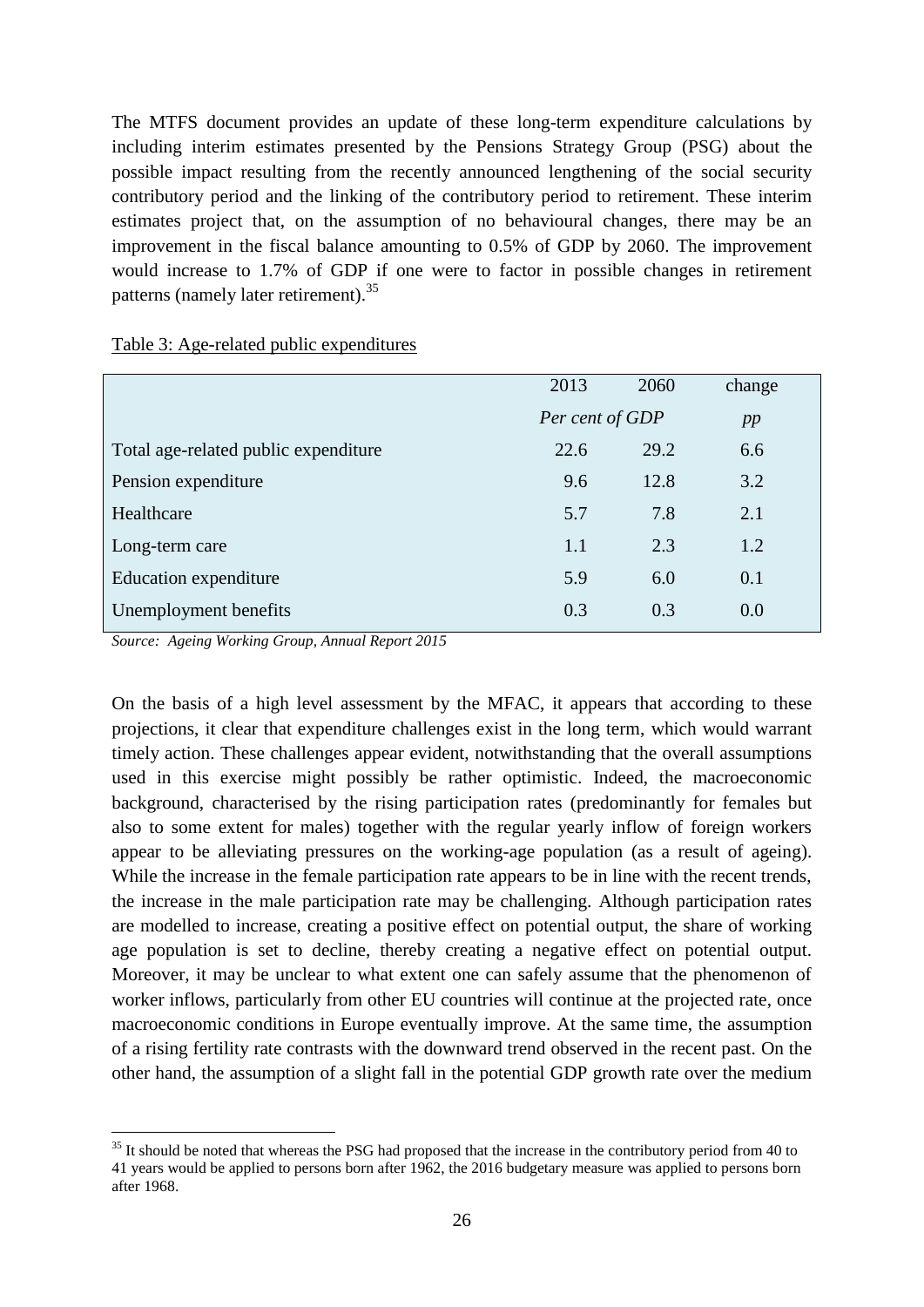term appears to be justifiable, owing to the fact that by that time, Malta's standard of living would have likely converged to the EU's average.

Apart from the long-term macroeconomic forecasts, which impact on the expected level of nominal GDP, uncertainties also relate to the expenditure projections, particularly in view of the expenditure slippages which have generally tended to occur, particularly with regard to spending on health.

The MFAC notes that the Government intends to present an updated set of budgetary projections to the EU's Economic Policy Committee's (EPC) Working Group on Ageing Populations and Sustainability  $(AWG)$ . <sup>36</sup>The Government is invited to utilise the current benign macroeconomic conditions to continue to address the age-related expenditure challenges through further strategic choices, aimed to safeguard public finances from undue future pressures, while keeping the tax burden at acceptable levels.

## **6. Conclusion and final recommendations**

The MFAC notes that the MTFS takes on board some of the recommendations made by the MFAC which are listed in its first Annual Report.<sup>37</sup> In particular, the MFAC views positively the increased transparency with regard to the conduct of fiscal policy through the provision of more detailed information about the assumptions underpinning such plans. The MFAC also welcomes the increased efforts spearheaded by the MFIN which aim to ensure fuller consistency between the macro and fiscal forecasts. This helps to boost the robustness of both sets of projections, thereby enhancing their plausibility and credibility. The provision of long term forecasts also helps focus attention on issues which extend well beyond the electoral cycle.

At the same time the MFAC notes that some progress was made with regard to increased collaboration across government departments and entities. The MFAC invites the MFIN to push further ahead in this respect, particularly to ensure that the processes are consistent with the timelines envisaged by the European Semesters, allowing sufficient time for the exchange of views and assessment by the MFAC, particularly with respect to the endorsement of the macroeconomic projections which needs to be submitted twice-yearly, concurrently with the USP and with the Draft Budgetary Plan (DBP).

The MFAC views positively that the Government's plans appear to be in line with the requirements imposed by the SGP and the FRA. The consolidation efforts are mainly expenditure based, but supported with some measures related in particular to indirect taxes, which however are only fully specified for 2016. In this respect, the MFAC invites the Government to explore ways how measures for the outer years, which are embodied into the

<sup>&</sup>lt;u>.</u> <sup>36</sup> Background information about the AWG is available on [http://europa.eu/epc/working\\_groups/ageing\\_en.htm.](http://europa.eu/epc/working_groups/ageing_en.htm)

 $37$  For the full list of recommendations and explanations refer to Chapter 3 and Appendix A of the Annual Report which is available on the MFAC's website.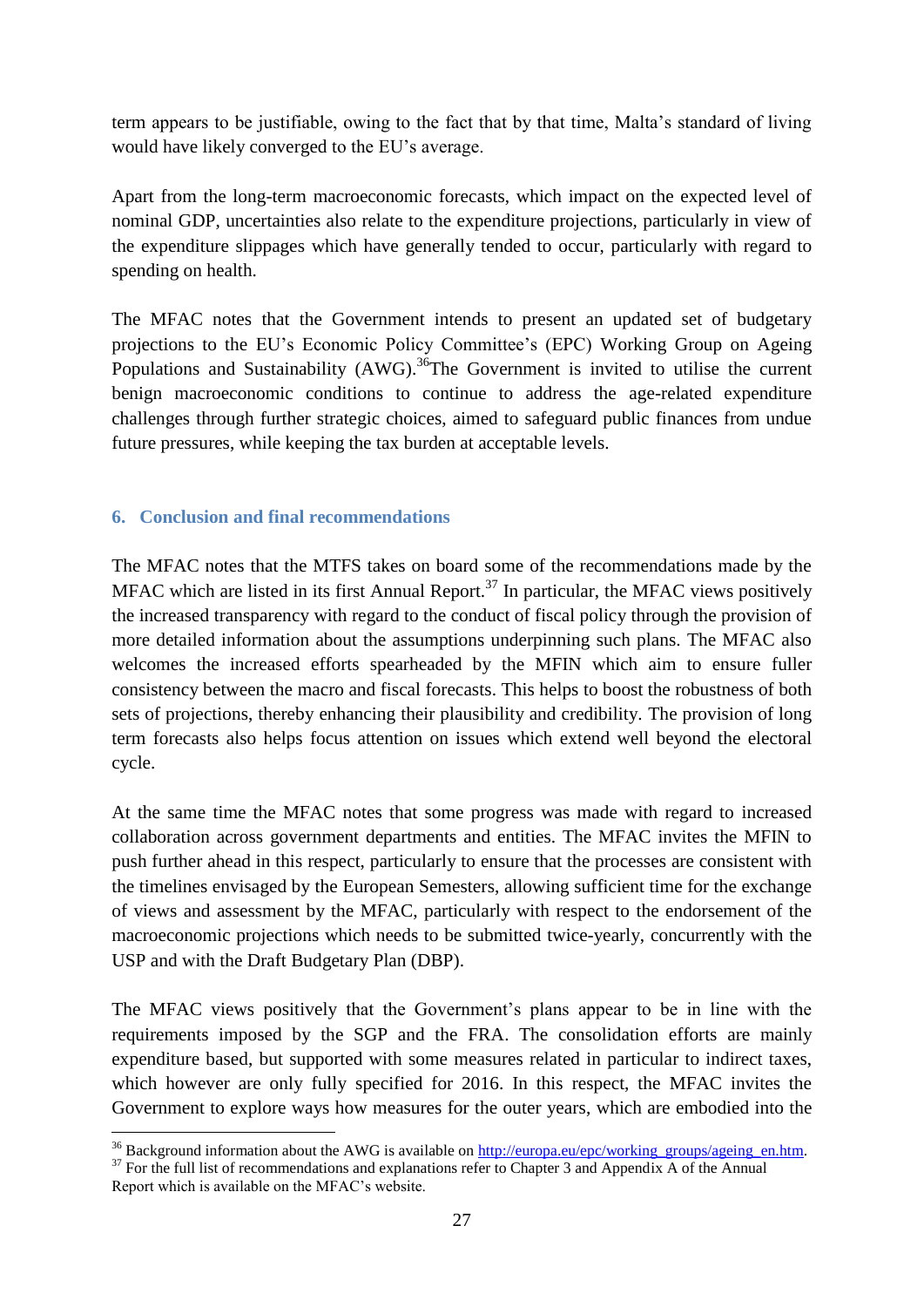MFIN's projections, can be better delineated. This should help introduce more clarity with regard to the future conduct of fiscal policy, which is a cornerstone of a medium term strategy. At the same time the MFAC invites the Government to ensure that when new taxes are introduced, such as in the case of the environmental contribution to be paid by tourists, all operational and legal aspects are pro-actively dealt with to avoid the derailing from the initial plans.

The MFAC underscores that the assumed expenditure restraint, which is necessary to ensure compliance with fiscal rules as well as to reinforce the rationalisation of expenditure to the extent possible, may prove increasingly challenging, particularly in the outer years. It is thus important that expenditure restraint takes place through efficiency gains and cuts in unproductive expenditures, so as to ensure that the rest of the budget allocations remain consistent with an acceptable quality in the delivery of government services. This should be facilitated if the findings emerging from the various CSRs translate into effective remedial action, in order to mitigate long term pressures on public finances. This is also important to ensure sufficient resources are allocated to enable the country to attain the Europe 2020 targets. Further progress in pension reform, which aims to improve sustainability while addressing poverty considerations, on the basis of the suggestions put forward by the Pensions Strategy Group, is also encouraged, in order to strike a good balance between financial sustainability and equitable growth and development.

The MFAC notes that according to the projections, an annual allocation of 0.1% of GDP for the Contingency Reserve was factored in for each of the years between 2016 and 2019. Should the Contingency Reserve not be resorted to during these years, the actual fiscal balance could thus cumulatively improve by an additional 0.4pp by the end of 2019 compared to the announced targets.<sup>38</sup> The MFAC recommends such a prudent approach, which would generate a buffer over the minimum annual structural effort required.<sup>39</sup> This in turn would enable the Government to be in a better position to address any unforeseen deterioration in economic or fiscal conditions. At the same time, the MFAC reiterates the need to establish clear and objective criteria which specify more thoroughly when recourse to the Contingency Reserve may be resorted to. The MFAC welcomes the replenishment of the Contingency Reserve, after having been utilised in 2015, but would recommend that the Contingency Reserve should not be seen as a readily available buffer to finance expenditure slippages.

Should cyclical macroeconomic conditions be better than expected, or else translate into a more tax-rich growth than currently being forecasted, it is important that resulting revenue windfalls be considered as further buffers rather than used to ease the envisaged expenditure restraint.

<u>.</u>

<sup>&</sup>lt;sup>38</sup> The annual allocation to the Contingency Fund, at 0.1% of GDP is recorded as a yearly expenditure item in the fiscal projections prepared by the MFIN. In cumulative terms, this expenditure would thus amount to 0.4% of GDP between 2016 and 2019. This is also in line with Article 34 of the FRA which specifies that in any one particular year the Contingency Reserve shall amount to between 0.1 per cent and 0.5 per cent of GDP.

 $39$  The structural effort is measured as the change in the structural balance.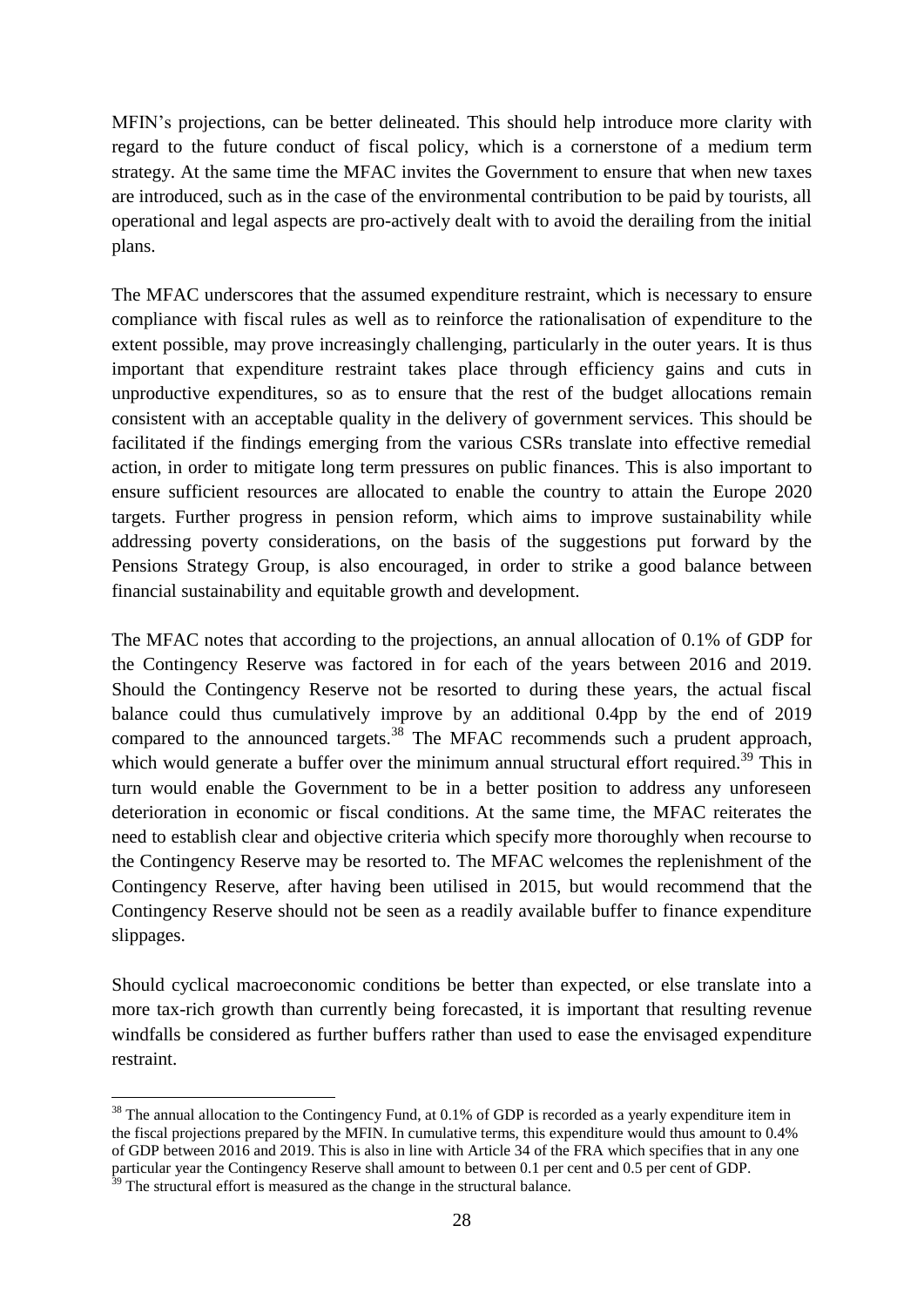Over the short-term forecast horizon, public finances are expected to benefit significantly from the projected revenues generated through the IIP. The MFAC's view is that it is important that the 70% share of the IIP proceeds which is allocated to the National Development and Social Fund is used in a way which does not jeopardise the attainment of budget targets outlined in the MTFS. In this sense, the MFAC suggests that revenues from the IIP are not channelled into additional spending of a recurrent nature but are rather used to finance one off initiatives consistent with the expenditures budgeted in the MTFS. The MFAC also encourages the Government to study whether certain elements of the current tax framework, such as in the case of immovable property, can be improved upon.

The MFAC draws attention to the need to monitor more closely the country's output gap conditions. The MFAC acknowledges the fact that the variability in the official macroeconomic statistics across vintages makes the assessment in real time of output gap conditions quite challenging.<sup>40</sup> However, since the output gap is a crucial determinant of the structural balance, which in turn determines whether a country has satisfied the annual required structural effort in terms of the SGP, it is important that to the extent possible this aspect is better factored into the budgetary practices.

The MFAC re-iterates that there is scope to extend further the average maturity of public debt in order to spread savings resulting from the exceptionally low interest rate environment over many years. Similarly, the MFAC invites again the Government to consider new legislation on the issuing of government guarantees, particularly since these remain rather high when compared to other EU Member States, despite being projected to decline from 16% of GDP in 2015 to 11.8% by 2019.<sup>41</sup> This would also enhance the level of transparency in the way government guarantees are awarded, besides providing for a more robust fiscal governance framework.

Overall, the MFAC considers that the MTFS broadly complies with the requirement of the FRA. As prescribed by Article 13 of the FRA, the MFAC also confirms that in its opinion, there are no exceptional circumstances which would allow for a departure from the fiscal plans as announced in the latest MTFS.

1

<sup>41</sup> The COM, in its assessment of the USP likewise remarks that 'the government-guaranteed debt in Malta remains high compared to other Member States'. For further details about the level of government guarantees across EU Member States refer to Eurostat news release 20/2016 available on [http://ec.europa.eu/eurostat/documents/2995521/7143457/2-27012016-AP-EN.pdf/60f17285-93bb-4813-9bd8](http://ec.europa.eu/eurostat/documents/2995521/7143457/2-27012016-AP-EN.pdf/60f17285-93bb-4813-9bd8-bb5263703408) [bb5263703408.](http://ec.europa.eu/eurostat/documents/2995521/7143457/2-27012016-AP-EN.pdf/60f17285-93bb-4813-9bd8-bb5263703408)

<sup>&</sup>lt;sup>40</sup> This can also give rise to significant differences between the output gap as estimated by the MFIN and that estimated by the COM.